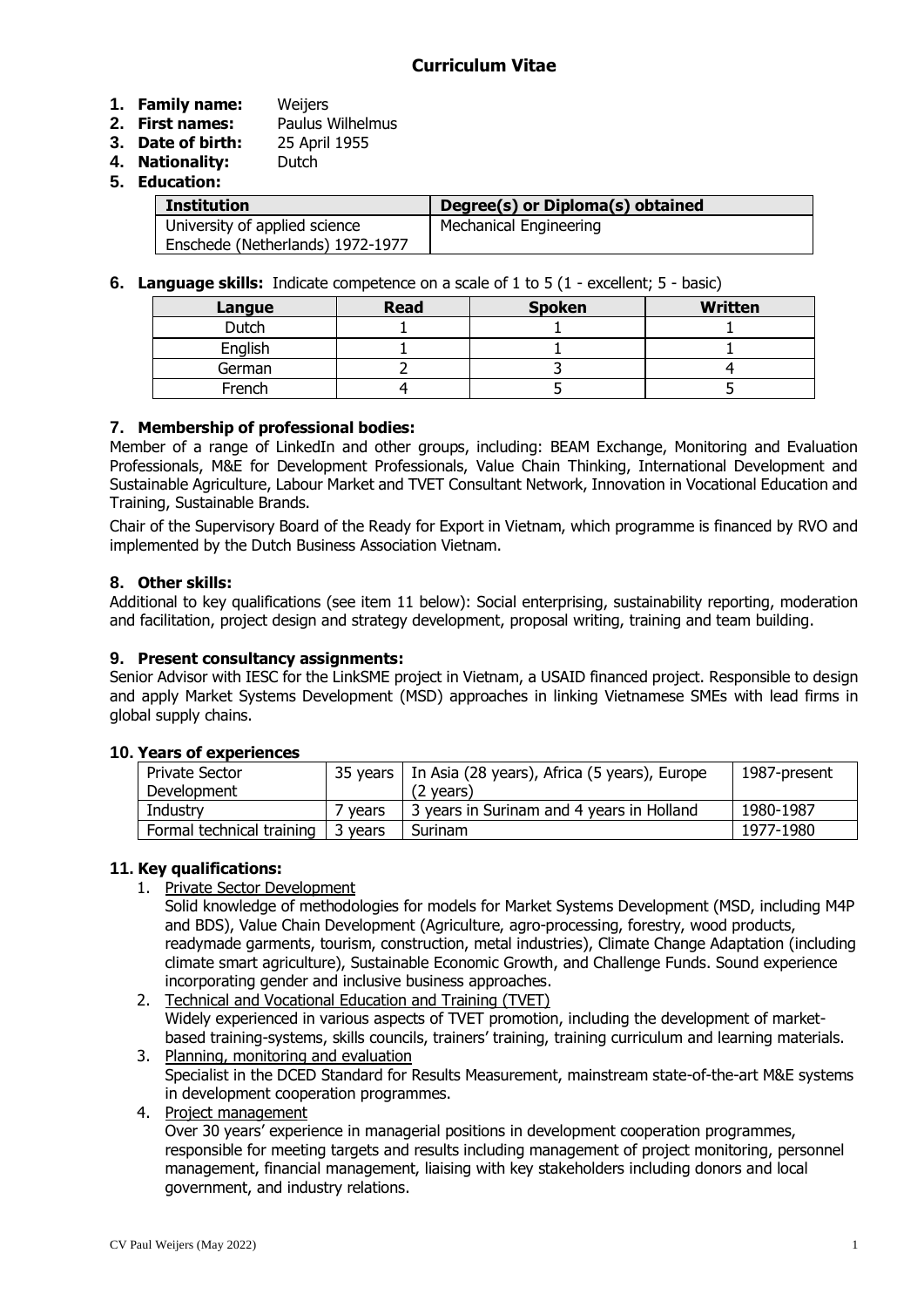# **12. International experience:**

| <b>Country</b>     | Date from - Date to            |
|--------------------|--------------------------------|
| Bangladesh         | February 2018 to February 2020 |
|                    | April 2014 to August 2017      |
|                    | April 2004 to September 2006   |
|                    | January and February 1994      |
| <b>Bhutan</b>      | December 2010                  |
| Cambodia           | August 2010                    |
|                    | April 2010                     |
| Ethiopia           | March 2020 to February 2021    |
|                    | June to December 2011          |
| Ghana              | October 2006 to July 2008      |
| Kenya              | September 2010                 |
| Laos               | February 2010                  |
|                    | September 2000                 |
| Nepal              | October 2017                   |
|                    | November 2010                  |
|                    | May 2010                       |
| <b>Netherlands</b> | June 1992 to April 1994        |
|                    | March 1983 to April 1987       |
| Nigeria            | January 2012 to December 2013  |
|                    | November 1993                  |
| North-Macedonia    | February 2019                  |
|                    | November and December 2018     |
| Pakistan           | May 1987 to May 1992           |
| Philippines        | May 1994 to June 2001          |
| Sri Lanka          | August 1993                    |
| Suriname           | August 1977 to February 1983   |
| Timor-Leste        | March 2019                     |
| Vietnam            | As of April 2021 (ongoing)     |
|                    | January 2020                   |
|                    | June and September 2019        |
|                    | January, April and August 2018 |
|                    | November and December 2017     |
|                    | August 2008 to May 2011        |
|                    | July 2001 to March 2004        |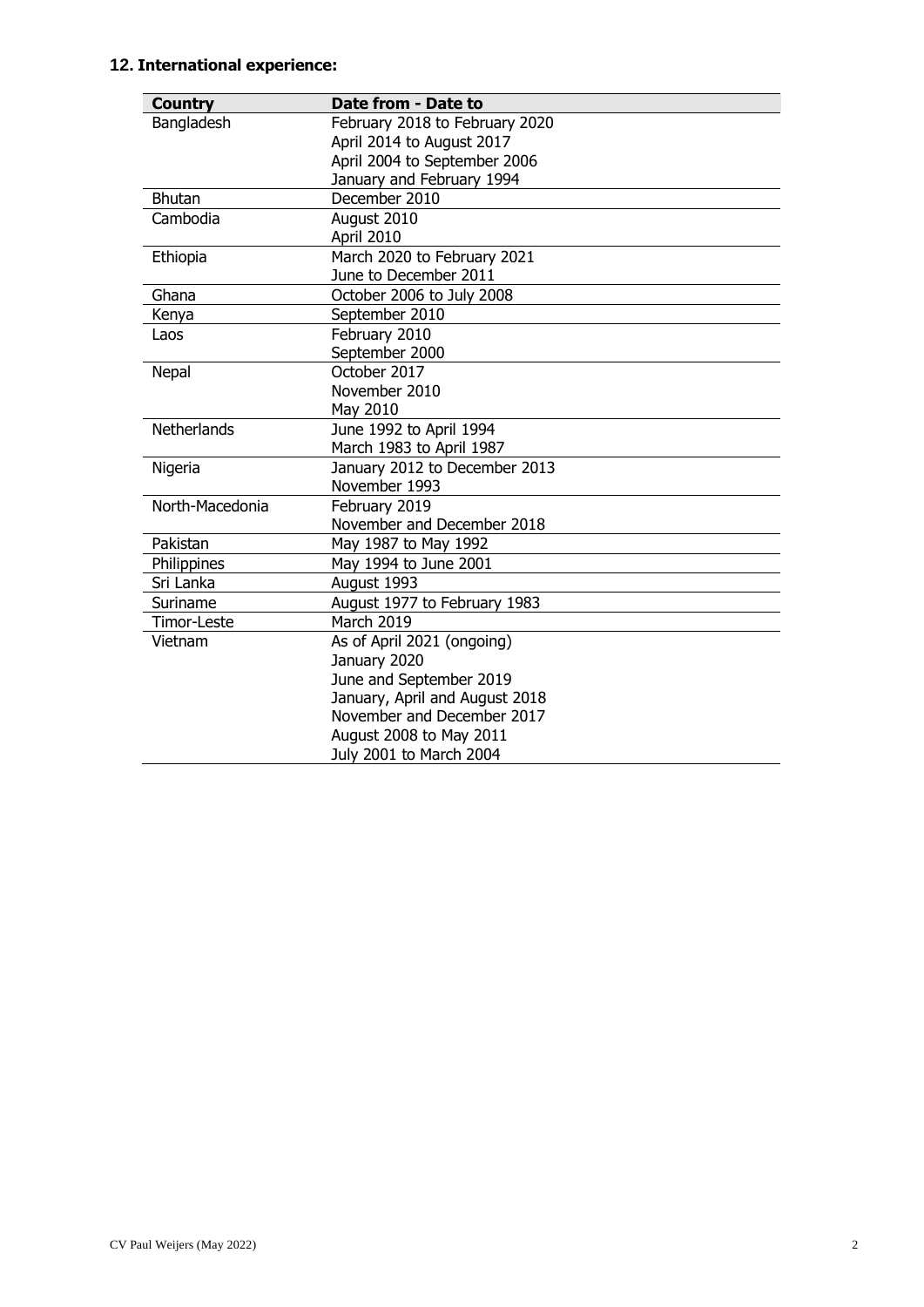# **13. Professional experience:**

| <b>Date from</b><br>- Date to | <b>Location</b>                    | <b>Company</b>      | <b>Position</b> | <b>Description</b>                                                                                                                                                                                                                                                                                                                                                                                                                                                                                                                                                                                                                                                                                                                                                                                                                                                                                                                                                                                                                                                                                                                                                                                                                                                                                                                                                                                              |
|-------------------------------|------------------------------------|---------------------|-----------------|-----------------------------------------------------------------------------------------------------------------------------------------------------------------------------------------------------------------------------------------------------------------------------------------------------------------------------------------------------------------------------------------------------------------------------------------------------------------------------------------------------------------------------------------------------------------------------------------------------------------------------------------------------------------------------------------------------------------------------------------------------------------------------------------------------------------------------------------------------------------------------------------------------------------------------------------------------------------------------------------------------------------------------------------------------------------------------------------------------------------------------------------------------------------------------------------------------------------------------------------------------------------------------------------------------------------------------------------------------------------------------------------------------------------|
| $04/2021 -$<br>ongoing        | Hanoi,<br>Vietnam                  | USAID / IESC        | Senior Advisor  | Senior Advisor with the LinkSME project in Vietnam. This 5-year, USD 25 million project is<br>financed by USAID and implemented by IESC. The project strengthens the capabilities of small<br>and medium enterprises (SMEs) to meet the demands of international markets, such as<br>technology, sustainability, traceability, quality, etc. It provides capacity development and<br>support services through intermediary organizations in Vietnam, such as business associations,<br>manufacturing support centres and SME promotion agencies, towards a systemic change in<br>the market. Focus in on the metal, electronic, agro-processing, textile and garment, and wood<br>products sectors.<br>As Senior Advisor, assuring the quality of work and supporting the project team and partner<br>organizations in applying a Market Systems Development approach. This includes development<br>of intervention strategies, activities concept development, coaching of project staff and<br>consultants, and supporting the process of engaging lead firms. Additionally, advise the project<br>in the development and roll-out of its planning, monitoring and evaluation system.<br>USAID mandated IESC is the International Executive Service Corps, a non-profit organisation based in<br>Washington and engaged in consultancy dedicated to inclusive, sustainable economic growth<br>(www.iesc.org). |
| $03/2020 -$<br>02/2021        | <b>Addis</b><br>Ababa,<br>Ethiopia | GIZ/<br>Integration | Team Leader     | Team Leader of the "Skills development for workforce in and around integrated agro-industrial<br>parks in Ethiopia" project, which is implemented by Integration, a German management<br>consulting firm. The project is part of the larger GIZ, EU and AICS-supported action "Promotion"<br>of Sustainable Ethiopian Agro-industrial Development (PROSEAD)". Focus on the development<br>and roll-out of short-term and long-term vocational training programmes for the agro-<br>processing industry in close cooperation with TVET colleges and polytechnics as well as private<br>training providers. Ensure consideration of cross-cutting themes, including gender<br>mainstreaming, digitalization and conflict sensitivity. Development of comprehensive training<br>modules, trainers' training and engagement of the industry in cooperative training models.<br>Managing a team of national and international long- and short terms experts.<br>GIZ is a federally owned enterprise that supports the German Government in achieving its objectives in<br>the field of international cooperation for sustainable development. GIZ mandated Integration Consulting<br>Group to implement this component of the overall programme (www.integration.org)                                                                                                                                                |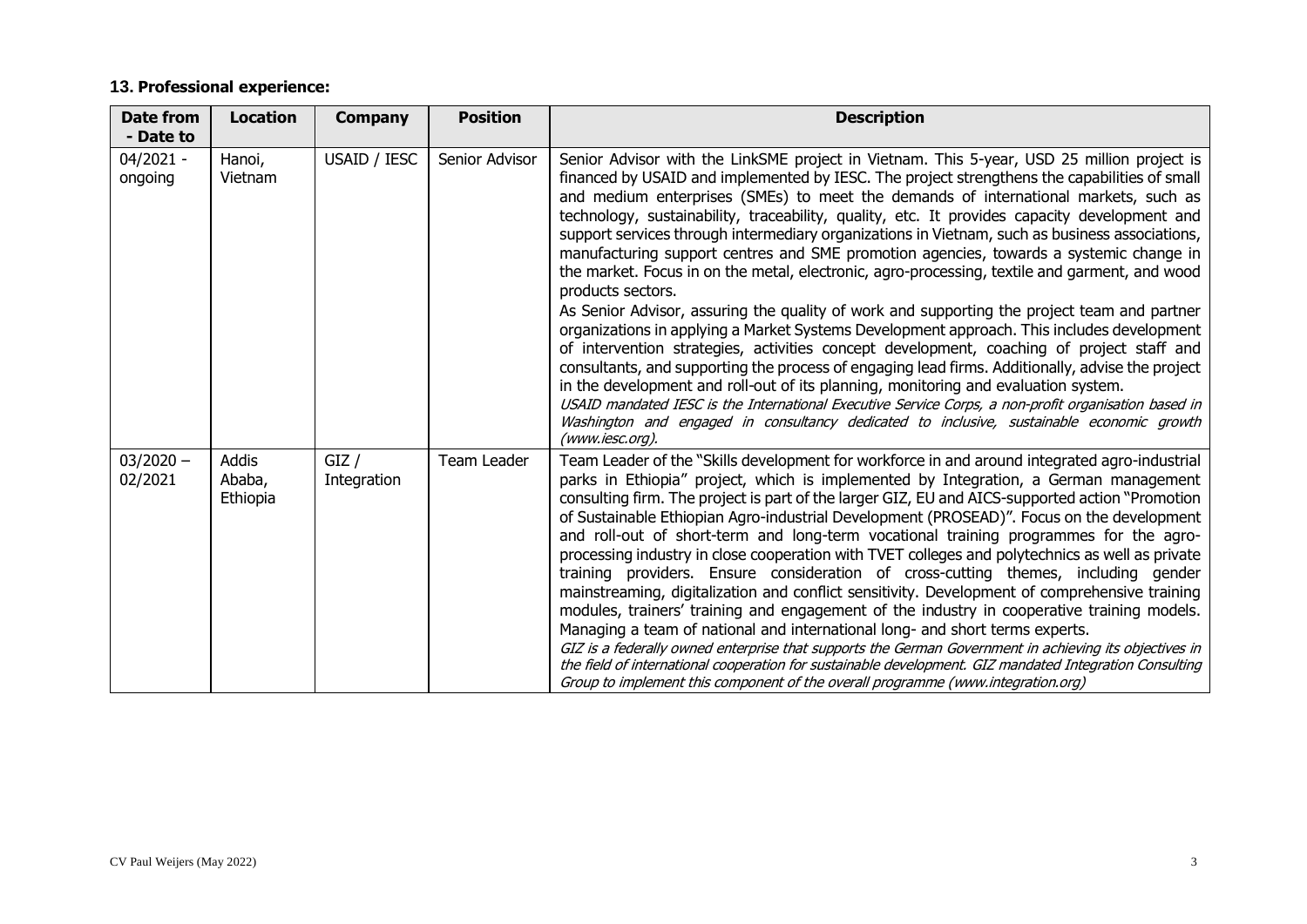| <b>Date from</b><br>- Date to | <b>Location</b>                 | <b>Company</b>                    | <b>Position</b>                                       | <b>Description</b>                                                                                                                                                                                                                                                                                                                                                                                                                                                                                                                                                                                                                                                                                                                                                                                                                                                                                                                                                                                                                                                                                                                                                                                                                                                                                                                                                                                                                                                                                                                                                                                                                       |
|-------------------------------|---------------------------------|-----------------------------------|-------------------------------------------------------|------------------------------------------------------------------------------------------------------------------------------------------------------------------------------------------------------------------------------------------------------------------------------------------------------------------------------------------------------------------------------------------------------------------------------------------------------------------------------------------------------------------------------------------------------------------------------------------------------------------------------------------------------------------------------------------------------------------------------------------------------------------------------------------------------------------------------------------------------------------------------------------------------------------------------------------------------------------------------------------------------------------------------------------------------------------------------------------------------------------------------------------------------------------------------------------------------------------------------------------------------------------------------------------------------------------------------------------------------------------------------------------------------------------------------------------------------------------------------------------------------------------------------------------------------------------------------------------------------------------------------------------|
| $02/2018 -$<br>02/2020        | Dhaka,<br>Bangladesh            | GIZ / GFA                         | Team Leader                                           | Team Leader of the "Sustainable Economic Growth Strategies" project, which is implemented<br>by GFA Consulting Group and is part of the Textile Industry Cluster Programme of GIZ in<br>Bangladesh. The project cooperates with the five major business associations in the<br>Readymade Garments and Leather sectors. Focus is on developing a market system for<br>sustainability reporting at sector and at company levels. Capacity building of the business<br>associations and a network of 17 national consultancy firms contributes to a systemic and<br>sustainable change. Business associations are supported in drafting roadmaps for sustainable<br>economic growth that guides them in facilitating increased compliance with social and<br>environmental standards by the industry. Also formulating the Leather Sector Policy in<br>cooperation with the Ministry of Industries. During the inception phase, undertook sector<br>reviews including interviewing over 85 stakeholders, resulting in two comprehensive sector<br>reports.<br>Responsible for the overall project implementation, adherence to international best-practices,<br>quality assurance in all processes and meeting the project's targets. Leading a team of 4 full-<br>time staff and a pool of 10 national and international short-term experts.<br>GIZ is a federally owned enterprise that supports the German Government in achieving its objectives in<br>the field of international cooperation for sustainable development. GIZ mandated GFA Consulting Group<br>to implement this component of the overall programme (www.gfa-group.de) |
| $10/2017 -$<br>01/2018        | Ho Chi Minh<br>City,<br>Vietnam | Good Works<br>Initiative -<br>WOO | <b>Director</b><br>Impact and<br>Quality<br>Assurance | Good Works Initiative (GWI) owns and promotes the WOO brand that offers lifestyle<br>products consisting of home fragrances, personal care products, fashion accessories and<br>wearables. WOO is a value-chained business model that encourages global inclusiveness, to<br>bridge the gap between rich and poor, with the overall target to reach 1 million people in 10<br>years. All WOO products are designed, sourced and created in ethical ways.<br>Responsible for the development and overseeing the implementation of an impact and<br>quality assurance system, ensuring that WOO products adhere to the SDGs nr 8 (Promote<br>inclusive and sustainable economic growth, employment and decent work for all) and 12<br>(Ensure sustainable consumption and production patterns). GWI received $\epsilon$ 1.5 million<br>financial support from the Netherland Government through RVO.<br>GWI is a global social enterprise with its production operations based in Vietnam (www.woocares.com)                                                                                                                                                                                                                                                                                                                                                                                                                                                                                                                                                                                                                               |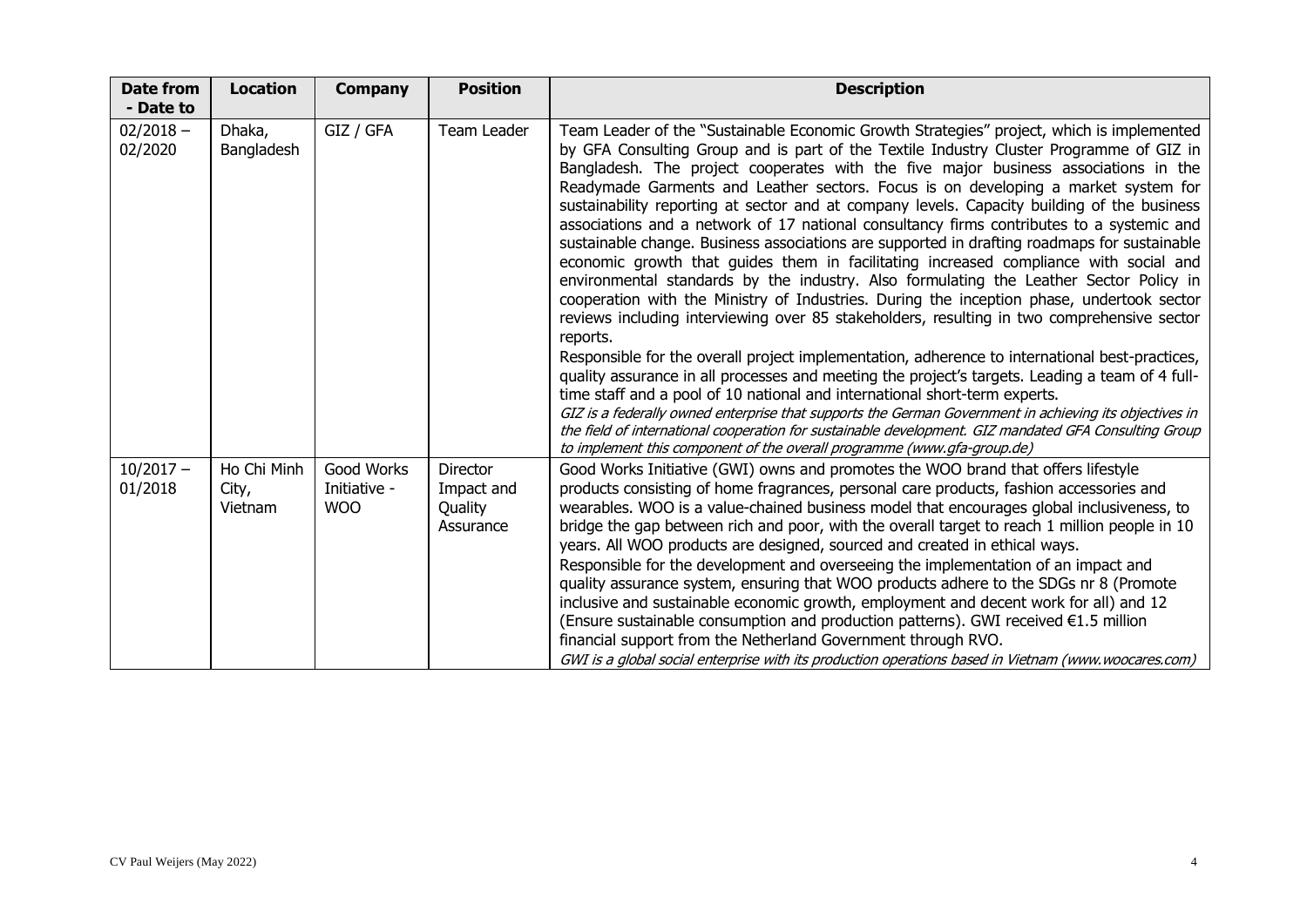| <b>Date from</b><br>- Date to | <b>Location</b>      | <b>Company</b>            | <b>Position</b> | <b>Description</b>                                                                                                                                                                                                                                                                                                                                                                                                                                                                                                                                                                                                                                                                                                                                                                                                                                                                                                                                                                                                                                                                                                                                                                                                                                                                                                                                                                                                                                                                                                                                                                                                                                                                                                                                                                                                                                                                                                                                                                                                                                                                                                                                                                                                                                                                                                                                                                                     |
|-------------------------------|----------------------|---------------------------|-----------------|--------------------------------------------------------------------------------------------------------------------------------------------------------------------------------------------------------------------------------------------------------------------------------------------------------------------------------------------------------------------------------------------------------------------------------------------------------------------------------------------------------------------------------------------------------------------------------------------------------------------------------------------------------------------------------------------------------------------------------------------------------------------------------------------------------------------------------------------------------------------------------------------------------------------------------------------------------------------------------------------------------------------------------------------------------------------------------------------------------------------------------------------------------------------------------------------------------------------------------------------------------------------------------------------------------------------------------------------------------------------------------------------------------------------------------------------------------------------------------------------------------------------------------------------------------------------------------------------------------------------------------------------------------------------------------------------------------------------------------------------------------------------------------------------------------------------------------------------------------------------------------------------------------------------------------------------------------------------------------------------------------------------------------------------------------------------------------------------------------------------------------------------------------------------------------------------------------------------------------------------------------------------------------------------------------------------------------------------------------------------------------------------------------|
| $04/2014 -$<br>08/2017        | Dhaka,<br>Bangladesh | DFID & SDC /<br>Palladium | Team Leader     | Working with industry partners and private training providers, the programme seeks to<br>facilitate the training of more than 100,000 people from disadvantaged groups, including<br>women and the extreme poor. The programme supports private training providers and<br>industry-based training initiatives and raises awareness about the value of skills development<br>among the trainees and industry. Additionally, it also supports industry skills councils,<br>supports the development of skills training packages that meets the occupational standards<br>of the industry; and supports capacity building of national training consultancy service<br>providers to sustain a long-term development process. The cumulative increased income of<br>the trainees trained during the project period will exceed three times the total value of the<br>entire programme. Focus is on the RMG (Readymade Garments) and construction sectors.<br>This 5-year programme is financed by DFID and SDC jointly for an amount of $E20$ million.<br>As Team Leader responsible for the overall innovation, development and impact of the<br>programme. This includes technical leadership that contributes to intervention design,<br>monitoring of deliverables and meeting targets at quality standard. And above all,<br>responsible for successful development of replicable TVET market systems based on M4P<br>(markets for the poor) approaches and aligned with the DCED Standard for Results<br>Measurement. Activities include 1) management of the permanent project team of 25<br>professionals and 7 support staff and a pool of short term international and national<br>consultants, 2) relationship management with development partners, government and<br>industry representatives, 3) representation of the programme at policy level and<br>development of Industry Skills Councils, 4) supervise programme administration, 5) supervise<br>financial management and procurement, and 6) planning, quality assurance and progress<br>reporting. The programme got three consecutive A-ratings during DFID annual reviews.<br>DFID (Department for International Development, UK) mandated Palladium to implement the<br>programme. Palladium International is a Palladium Group company with hub-offices in<br>Brisbane, London, Dubai and Washington (www.thepalladiumgroup.com) |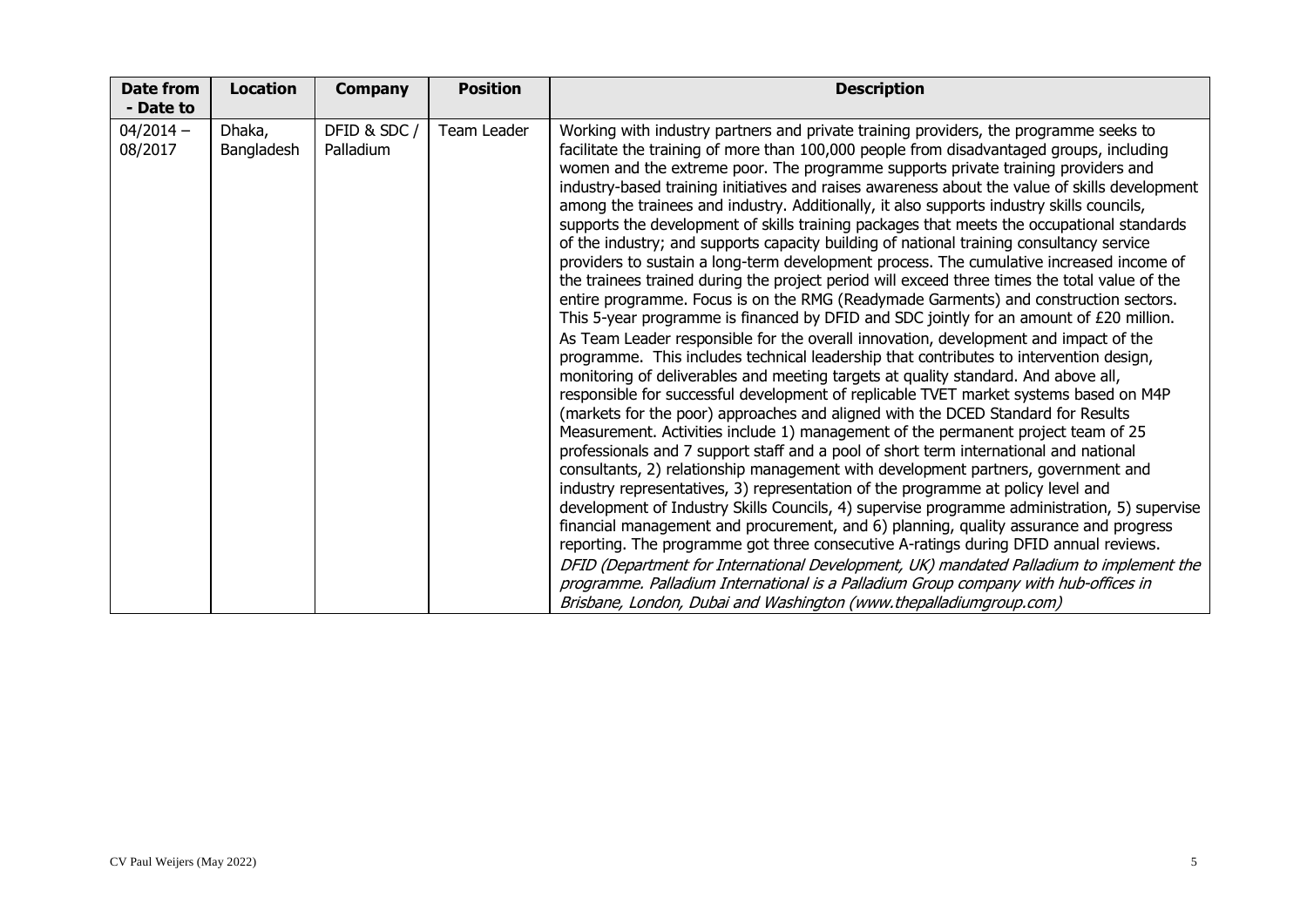| <b>Date from</b><br>- Date to | <b>Location</b>             | <b>Company</b>                                | <b>Position</b>                                                       | <b>Description</b>                                                                                                                                                                                                                                                                                                                                                                                                                                                                                                                                                                                                                                                                                                                                                                                                                                                                                                                                                                                                                                                                                                                                                                                                                                                                                                                                                                                        |
|-------------------------------|-----------------------------|-----------------------------------------------|-----------------------------------------------------------------------|-----------------------------------------------------------------------------------------------------------------------------------------------------------------------------------------------------------------------------------------------------------------------------------------------------------------------------------------------------------------------------------------------------------------------------------------------------------------------------------------------------------------------------------------------------------------------------------------------------------------------------------------------------------------------------------------------------------------------------------------------------------------------------------------------------------------------------------------------------------------------------------------------------------------------------------------------------------------------------------------------------------------------------------------------------------------------------------------------------------------------------------------------------------------------------------------------------------------------------------------------------------------------------------------------------------------------------------------------------------------------------------------------------------|
| $01/2012 -$<br>12/2013        | Lagos,<br>Nigeria           | DFID / Coffey<br>International<br>Development | Team Leader<br>GEMS2<br>Managing<br><b>Director</b><br>Coffey Nigeria | GEMS-2 was a GBP 13.5 million project of DFID in Nigeria. It aimed improving the<br>performance and inclusiveness of SMEs in construction sector market systems for vocational<br>training (including a large Modern Apprenticeship Training Programme), labour procurement,<br>input supply chains, business services and advocacy. The overall objective was to increase<br>income of 110,000 artisans and create 20,000 full-time equivalent jobs with a VfM (value for<br>money) factor of 4.7.<br>As team leader (managing 15 national and international experts) responsible for strategic<br>orientation and application of M4P principles. The programme included a GBP 3.5 million<br>challenge fund for private sector vocational training initiatives. Directly involved in the design<br>and mainstreaming of a monitoring and evaluation system, aligned with the DCED Standard<br>for Results Measurement.<br>DFID (Department for International Development, UK) mandated Coffey International                                                                                                                                                                                                                                                                                                                                                                                             |
|                               |                             |                                               |                                                                       | Development to implement the project. Coffey is an international consultancy firm with its<br>head office in Australia with over 1,400 full-time consultants employed. Its UK-based office is<br>in charge of the GEMS-2 project.                                                                                                                                                                                                                                                                                                                                                                                                                                                                                                                                                                                                                                                                                                                                                                                                                                                                                                                                                                                                                                                                                                                                                                         |
| $06/2011 -$<br>12/2011        | Addis<br>Ababa,<br>Ethiopia | Fair &<br>Sustainable<br>Consulting           | General<br>Manager                                                    | Responsible for the management and further growth and development of Fair & Sustainable<br>Ethiopia, a locally-establish foreign-owned consultancy firm engaged in agricultural<br>development. The organisation became a valued partner for development cooperation<br>agencies and programmes in the area of Agricultural Value Chain Development, M4P, food<br>security, BDS market development, private sector investment, Skills Development, M&E and<br>trade promotion. Activities focused on SME development and included value chain analysis<br>(oil seeds, bamboo), business development advice, product development, strengthening of<br>Farmer Interest Groups, B2B linkage development and development of M&E systems. Clients<br>include WUR (Wageningen University), DGIS (Netherlands Development Aid), Agri Pro-Focus,<br>Africa Juice, Scope-Insight and Terrafina. Also being the country representative for APF<br>(Agri-Pro Focus), a Netherlands agricultural development network focussing on 12 African<br>countries.<br>Fair & Sustainable Ethiopia is a private sector consultancy organization for agriculture development<br>owned by the Netherlands NGO called ICCO. It gives advice and develops trainings in value chain,<br>business and organizational development for Ethiopian NGOs, producer organizations, companies and<br>government (www.fairandsustainable.nl) |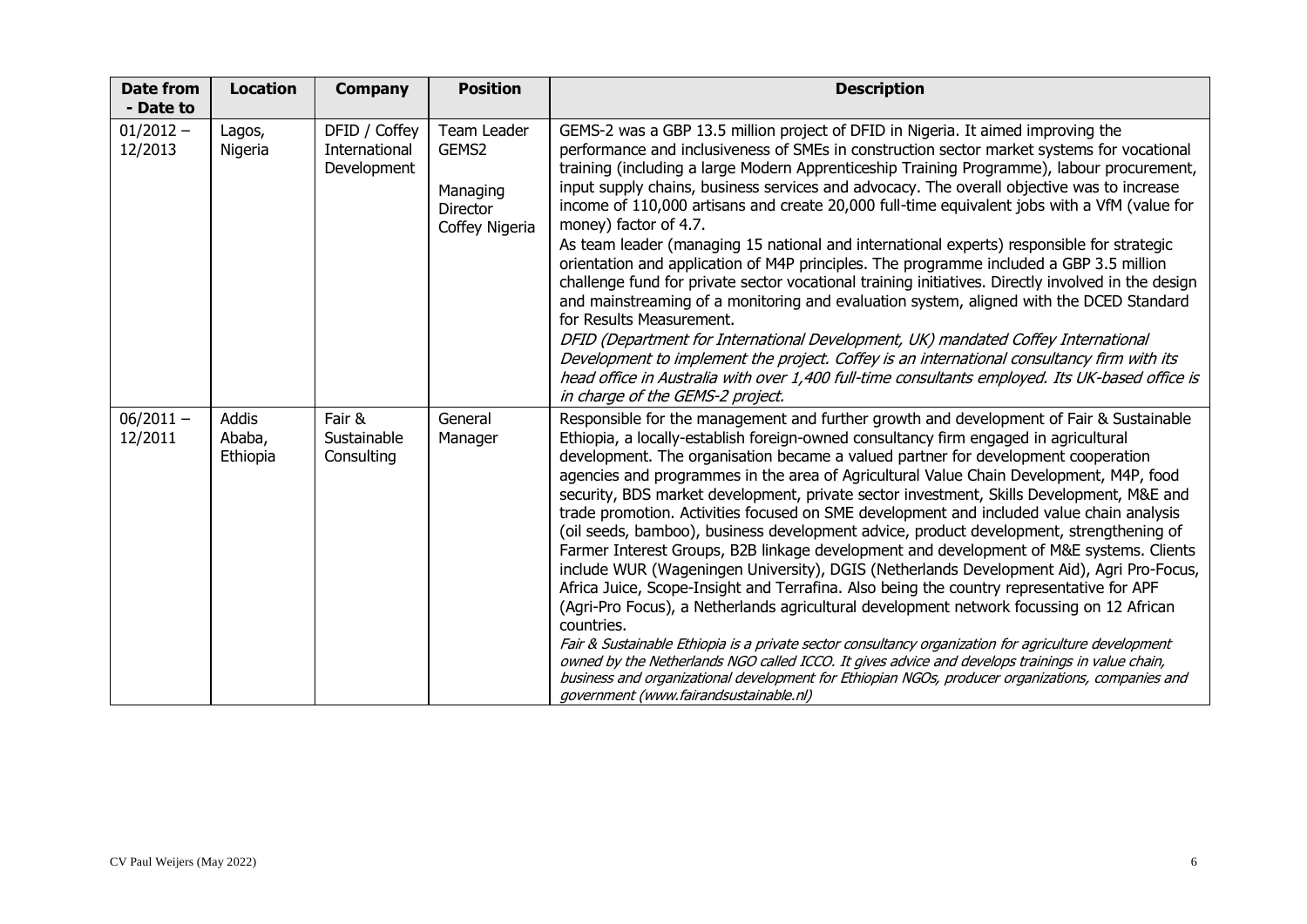| <b>Date from</b><br>- Date to | <b>Location</b>   | <b>Company</b>                                                            | <b>Position</b>                                                      | <b>Description</b>                                                                                                                                                                                                                                                                                                                                                                                                                                                                                                                                                                                                                                                                                                                                                                                                                                                                                                                                                                                                                                                                                                                                                                                                                                                                                                                                                                                                                                                                                                     |
|-------------------------------|-------------------|---------------------------------------------------------------------------|----------------------------------------------------------------------|------------------------------------------------------------------------------------------------------------------------------------------------------------------------------------------------------------------------------------------------------------------------------------------------------------------------------------------------------------------------------------------------------------------------------------------------------------------------------------------------------------------------------------------------------------------------------------------------------------------------------------------------------------------------------------------------------------------------------------------------------------------------------------------------------------------------------------------------------------------------------------------------------------------------------------------------------------------------------------------------------------------------------------------------------------------------------------------------------------------------------------------------------------------------------------------------------------------------------------------------------------------------------------------------------------------------------------------------------------------------------------------------------------------------------------------------------------------------------------------------------------------------|
| $08/2008 -$<br>05/2011        | Hanoi,<br>Vietnam | $SNV -$<br><b>Netherlands</b><br>Development<br>Organisation              | Programme<br>Leader, AFP<br>(Agricultural<br>and Forest<br>Products) | Responsible for the Agricultural and Forest Products programme with focus on the tea,<br>cassava, cardamom and acacia sectors. The programme covered four northern provinces<br>(Son La, Lai Chau, Lao Cai and Ha Giang) and two central provinces (Quang Binh and Quang<br>Trii). Managing a team of 8 national and international experts, with a total development<br>budget of around US\$ 1.4 million per year, targeting 120,000 farming households in a 3-year<br>period. Took the lead and managed various interventions including market information<br>systems, VietGAP (aligned with GlobalGAP), Quality Standards, FSC (Forest Stewardship<br>Council), Climate Smart Agriculture practices, policy advice and agricultural skills training.<br>Cooperation with business associations (including the Vietnam Tea Association, Farmers<br>Union, Women Union), business council, Chamber of commerce and industry, trade unions<br>and farmers' cooperatives.<br>During the year 2010, assisted SNV Asia in establishing compliance with the DCED Standard<br>for Results Measurement in 5 countries (Vietnam, Laos, Cambodia, Nepal and Bhutan) and 6<br>Value Chains (tourism, rice, bamboo, tea, fruit & vegetables and spices).<br>SNV Netherlands Development Organisation is a non-profit, international development organisation,<br>established in the Netherlands in 1965, operational in over 40 countries. Its aim is to alleviate poverty<br>and create employment opportunities (www.snv.org). |
| $10/2006 -$<br>07/2008        | Accra,<br>Ghana   | GIZ/DANIDA<br>$-$ SPEED-II<br>(employed by<br><b>GOPA</b><br>Consultants) | Technical<br>Director                                                | The SPEED-Ghana project combined financial and non-financial assistance to rural MSMEs.<br>As technical director responsible for the BDS (business development service) component<br>aiming SME promotion. Selected value-chains included wood products, medicinal plants,<br>garments and rural-tourism. Took the lead in the following activities/interventions: BDS<br>market assessment, Facilitation of Cluster Development, establishment of an Enterprise<br>Information Service market system, Quality Standards development and promotion, B2B<br>facilitation. Within the overall SPEED programme, the design of an M&E system and Quality<br>Assurance Standard. Responsible for a team of 8 professionals and an annual development<br>budget of US\$1.5 million.<br>SPEED Ghana is financed by GIZ and DANIDA. It facilitates the development of the financial market<br>and business development services for Ghana's micro, small and medium enterprises, with a particular<br>focus on supporting the Northern and more rural regions.                                                                                                                                                                                                                                                                                                                                                                                                                                                                 |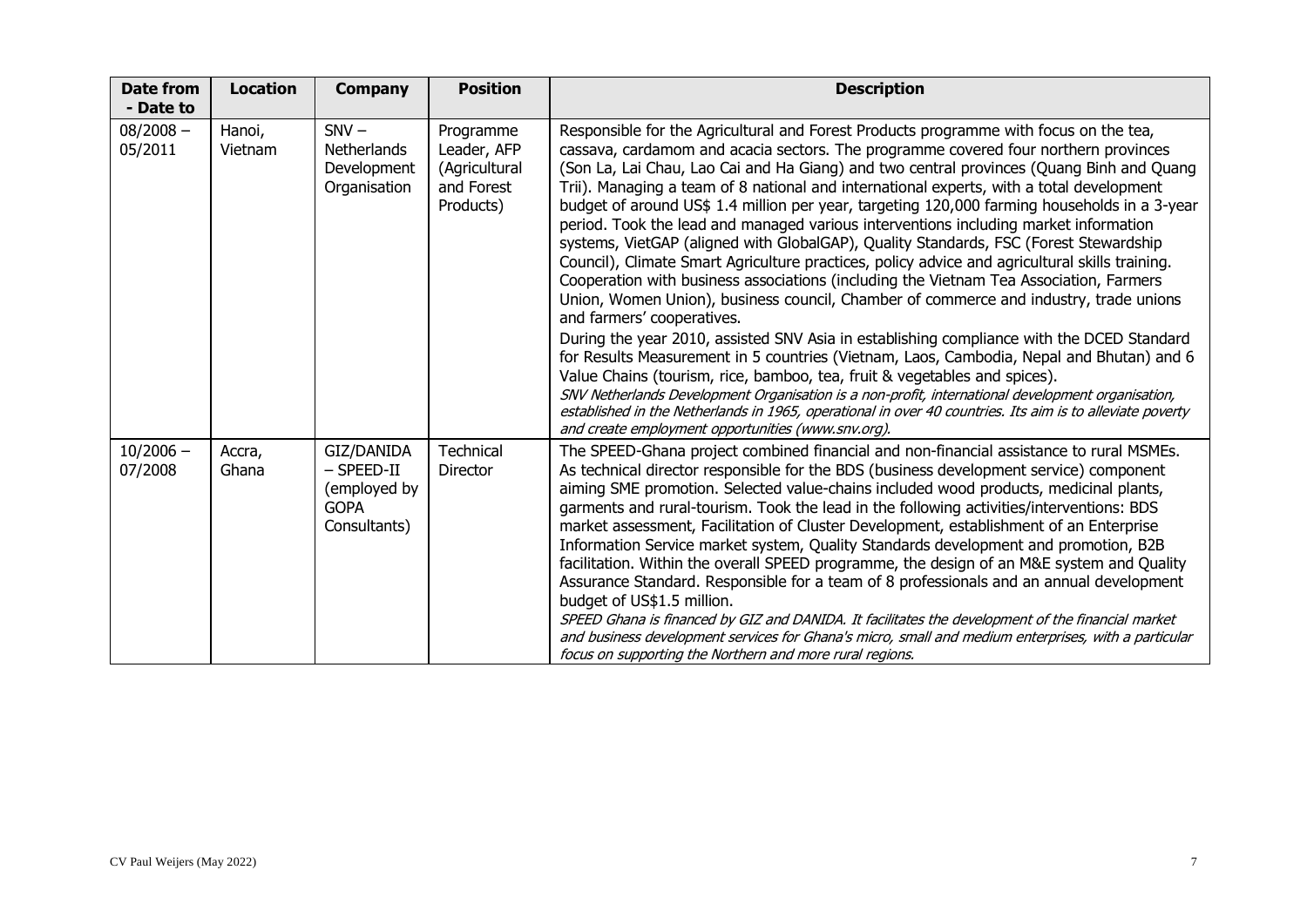| <b>Date from</b><br>- Date to | <b>Location</b>                 | <b>Company</b>                                                                                   | <b>Position</b>          | <b>Description</b>                                                                                                                                                                                                                                                                                                                                                                                                                                                                                                                                                                                                                                                                                                                                                                                                                                                                                                                                                                                                                                                                                                                                                                                                                   |
|-------------------------------|---------------------------------|--------------------------------------------------------------------------------------------------|--------------------------|--------------------------------------------------------------------------------------------------------------------------------------------------------------------------------------------------------------------------------------------------------------------------------------------------------------------------------------------------------------------------------------------------------------------------------------------------------------------------------------------------------------------------------------------------------------------------------------------------------------------------------------------------------------------------------------------------------------------------------------------------------------------------------------------------------------------------------------------------------------------------------------------------------------------------------------------------------------------------------------------------------------------------------------------------------------------------------------------------------------------------------------------------------------------------------------------------------------------------------------|
| $04/2004 -$<br>09/2006        | Dhaka,<br>Bangladesh            | $GIZ -$<br>German<br>International<br>Cooperation                                                | Programme<br>Coordinator | Development and management of a comprehensive Private Sector Development programme<br>for GIZ in Bangladesh, named PROGRESS (later renamed as PSES). The programme had a<br>total volume of $E13$ million and employed 4 international and 10 national staff. Focus on the<br>RMG (Readymade Garments) sector that employed that time approx. 2 million people. Took<br>the lead in the development of interventions and promotion of internationally accepted Social<br>and Environmental Standards, working with a range of stakeholders, including trade<br>associations, garment buyers, garment brands, and the Government of Bangladesh. Also<br>supported the development of silk, jute and leather Value Chains through various<br>interventions, including Product Design, Vocational Skills Systems, Business Management<br>Support for MSMEs, BEE (business enabling environment) and Information Services. Also<br>founding-member of the Market Development Forum (MDF) a cooperation forum of major<br>economic development partners.<br>GIZ is a federally owned enterprise that supports the German Government in achieving its objectives in<br>the field of international cooperation for sustainable development. |
| $07/2001 -$<br>03/2004        | Ho Chi Minh<br>City,<br>Vietnam | Swisscontact<br>- Swiss<br>Foundation<br>for Technical<br>Cooperation<br>(co-financed<br>by SDC) | Programme<br>Manager     | Development and implementation of a new SME promotion programme based on<br>international best practices in BDS market development. During the preparation phase<br>thorough sub-sector analysis and BDS market assessment was undertaken. The<br>implementation phase concentrated on the plastic sector with over 2,000 small scale and 150<br>medium size enterprises in southern Vietnam, employing an estimated 35,000 people.<br>Capacity building of 10 different BDS providers in the field of export promotion, market<br>information, environmental management, gender equality promotion, vocational training, and<br>linking BDS with financial services.<br>In parallel to this, a 10-month project in the brick manufacturing sub-sector was undertaken<br>in Nam Dinh, in the north of Vietnam, as commissioned by SDC (Swiss Agency for<br>Development and Cooperation).<br>Swisscontact is the organization of the Swiss private sector for development cooperation. Its aim is to<br>promote private economic and social development in selected countries in the South and East.                                                                                                                                  |
| $05/1994 -$<br>06/2001        | Manila,<br>Philippines          | Swisscontact<br>- Swiss<br>Foundation<br>for Technical<br>Cooperation<br>(co-financed<br>by SDC) | Country<br>Director      | Responsible for Swisscontact's private sector development and TVET programme in the<br>Philippines. The programme focussed on 1) a countrywide network of vocational training in<br>cooperation with TESDA - Technical Education and Skills Development Authority, 2) a<br>didactical skills training to a wide range of training institutions, and training and coaching of<br>school management, referred to the MQM - managing the quality of training, and 3)<br>strengthening the capacity of a network of over 25 BDS providers. Through international<br>cooperation within Swisscontact and with the ILO and Springfield Centre, contributed to the<br>development of the BDS market development paradigm. Led a team of 10 international and<br>national experts and was directly engaged in sector-based market research, intervention-<br>policy formulation, planning & monitoring and development of intervention tools.                                                                                                                                                                                                                                                                                                |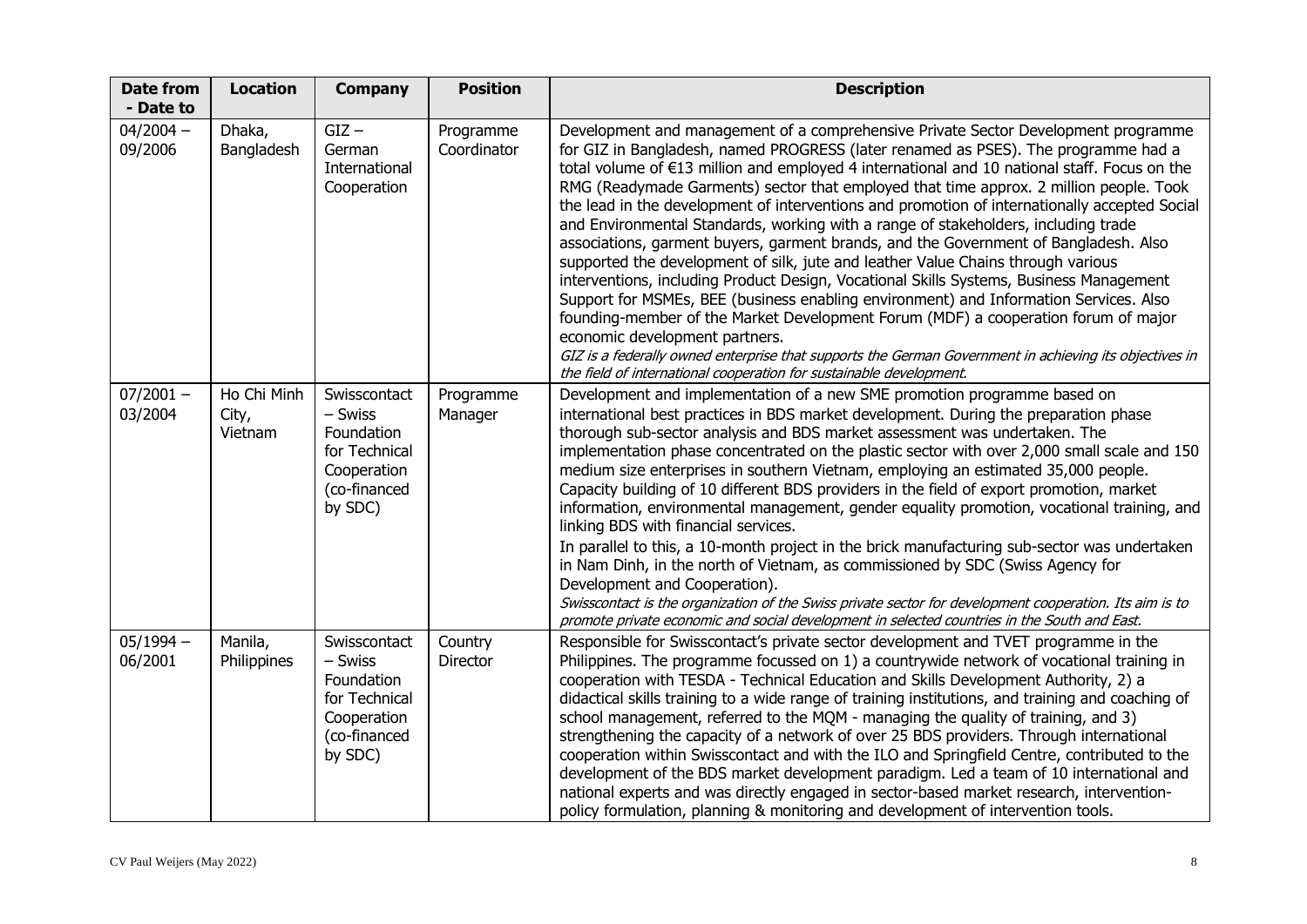| <b>Date from</b><br>- Date to | <b>Location</b>           | <b>Company</b>                                                          | <b>Position</b>                                                                   | <b>Description</b>                                                                                                                                                                                                                                                                                                                                                                                                                                                                                                                                                                                                                                                                                                                                                                             |
|-------------------------------|---------------------------|-------------------------------------------------------------------------|-----------------------------------------------------------------------------------|------------------------------------------------------------------------------------------------------------------------------------------------------------------------------------------------------------------------------------------------------------------------------------------------------------------------------------------------------------------------------------------------------------------------------------------------------------------------------------------------------------------------------------------------------------------------------------------------------------------------------------------------------------------------------------------------------------------------------------------------------------------------------------------------|
| $07/1992 -$<br>04/1994        | Eindhoven,<br>Netherlands | Gemco<br>Industrial<br>Development                                      | General<br>Manager                                                                | Responsible for the operation of Gemco's consultancy division, Gemco Industrial<br>Development (GID) with approx. 30 staff/consultants. Additionally, directly involved in<br>project implementation: Project Supervisor of a service centre project in Pakistan US\$4<br>million); Project Manager for the establishment of the Training Institute for Chemical<br>Industries in Bangladesh (US\$5 million); Project Director of a World Bank financed<br>procurement service project in Nigeria (managing a US\$50 million investment fund).<br>Gemco is a Netherlands based engineering and consultancy company engaged in development<br>cooperation and industrial projects, mainly in developing countries.                                                                              |
| $06/1991 -$<br>06/1992        | Lahore,<br>Pakistan       | Gemco<br><b>Industries</b>                                              | Operations<br>Manager<br>Pakistan                                                 | Gemco Industries is the holding company of four Gemco divisions in the areas of<br>development cooperation, equipment supply, foundry projects, and industrial furnaces.<br>Gemco-Pakistan represents all four divisions in Pakistan with emphases on provision of<br>consultancy services to private sector development programmes. As operations manager<br>established the Gemco-Pakistan organisation and brought it into business. Clients were the<br>Dutch Government, UNIDO, Small Industries Development Board (Pakistan), and a number<br>of private sector industries (Pakistan). Activities included project formulation, training<br>consultancy, sector research, turn-key project (for fabrication of gas cylinders), laboratory<br>equipment supply, feasibility studies, etc. |
| $05/1987 -$<br>05/1991        | Peshawar,<br>Pakistan     | DGIS - Pak<br><b>Holland Metal</b><br>Project<br>(employed by<br>Gemco) | Chief<br><b>Technical</b><br>Adviser (after<br>1 year period<br>as deputy<br>CTA) | As CTA directly responsible for the Netherlands contribution to the Pak-Holland Metal Project.<br>The technical assistance amounted approx. US\$5 million including 4 full-time international<br>advisors. The project focused on direct support to over 3,000 SMEs in the metal sector in the<br>North West Frontier Province. Took the lead and/or supervised deployment of 3 self-<br>contained mobile training units, establishment of common facilities and model workshops,<br>and the operation of a revolving fund.                                                                                                                                                                                                                                                                    |
| $02/1986 -$<br>04/1987        | Hengelo,<br>Netherlands   | Philips $-$<br>Hollandse<br>Signaal<br>Apparaten                        | Quality<br>Assurance<br>Manager                                                   | Philips HSA is engaged in electronic defence systems with clientele worldwide. Responsible<br>for the quality assurance and control in a production department of approx. 300 employees.<br>Development of Quality Assurance procedures based on the that-time introduced ISO-9000<br>standard.                                                                                                                                                                                                                                                                                                                                                                                                                                                                                                |
| $05/1983 -$<br>01/1986        | Oldenzaal,<br>Son         | Klieverik $-$<br>Machine<br>Factory                                     | Deputy<br>Production<br>Manager                                                   | Responsible for planning and control of the production of industrial machines for the ink and<br>paint sector with clientele throughout Europe. Leading the production control department.<br>Was responsible for the conversion of a manual to IT-based production management system.                                                                                                                                                                                                                                                                                                                                                                                                                                                                                                         |
| $08/1980 -$<br>03/1983        | Paranam,<br>Suriname      | Suralco<br>Aluminum<br>Company                                          | Mechanical<br>Maintenance<br>Engineer                                             | Responsible for project engineering and advice to the maintenance department of the<br>bauxite refinery, which was part of the Alcoa organisation. Activities ranging from ad-hoc<br>trouble shooting to design, monitoring and coordination of large overhaul projects.                                                                                                                                                                                                                                                                                                                                                                                                                                                                                                                       |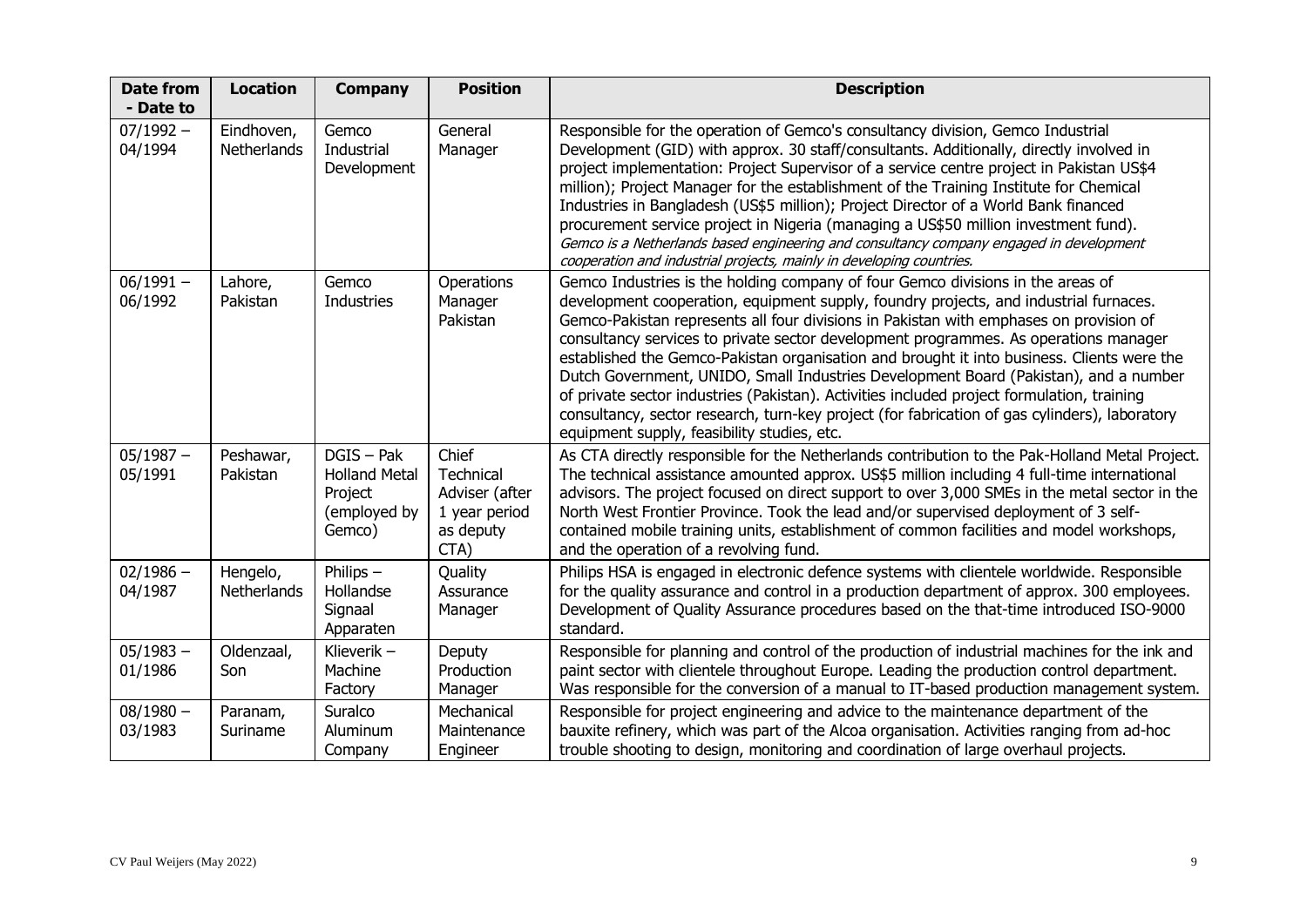| Date from<br>- Date to | <b>Location</b>         | <b>Company</b>                                                 | <b>Position</b> | <b>Description</b>                                                                                                                                                                                                                                                                                                                |
|------------------------|-------------------------|----------------------------------------------------------------|-----------------|-----------------------------------------------------------------------------------------------------------------------------------------------------------------------------------------------------------------------------------------------------------------------------------------------------------------------------------|
| $08/1977 -$<br>07/1980 | Paramaribo,<br>Suriname | Ministry of<br>Education $-$<br>Surinam<br>Technical<br>School | Teacher         | Surinam became independent from Holland in 1975; Working for its government for a<br>minimum of two years would substitute military service in Holland. Teacher at the Surinam<br>Technical School, teaching all grades in the subjects automotive engineering, mechanical<br>engineering, metallurgical science and mathematics. |

### **14. Other relevant information**

### **Recent publications / major reports**

- 2021 Concept Paper Imaginative assistance to SMEs to provide practical and near-term assistance in Covid-19 pandemic recovery
- 2021 Strategy Paper Systemic development of a business support market
- 2020 Concept Paper Gender Mainstreaming in vocation training
- 2020 Concept Paper Cooperative Training Model for the agro-processing industry in Ethiopia
- 2020 Inception Report Skills development for workforce in and around integrated agro-industrial parks in Ethiopia
- 2019 Readymade Garments Bangladesh Sustainable Economic Growth Strategy
- 2019 Leather and Leather Goods Development Policy 2019
- 2018 Review of the Bangladesh Leather Sector Key challenges and development opportunities
- 2018 Review of the Bangladesh RMG Sector Key challenges and development opportunities
- 2017 Safety and health at work: The RMG sector story (Dhaka Tribune 2 May 2017)
- 2015 Training & Developing Skills for Strong, Sustainable & Balanced Growth
- 2014 Inception Report Skills and Employment Programme in Bangladesh
- 2014 Labour market assessment in the construction and RMG sectors in Bangladesh
- 2014 Capacity Assessment of Skills Training Providers for Construction and Readymade Garments Industries
- 2012 M&E manual Guidance and Procedures Climate Insurance Project BMU SNV
- 2011 Learning and earning How a value chain learning alliance strengthens farmer entrepreneurship in Ethiopia
- 2011 Development opportunities in the acacia sector in Vietnam
- 2010 Tea sector value chain assessment in Lao Cai Province in northern Vietnam
- 2009 Quality improvement in the tea sector Promotion of GAP within the context of quality standards and certification systems
- 2009 Roadmap mainstreaming DCED standards for results measurement
- 2009 Organic tea and Geographic Indication labelling of tea from Vietnam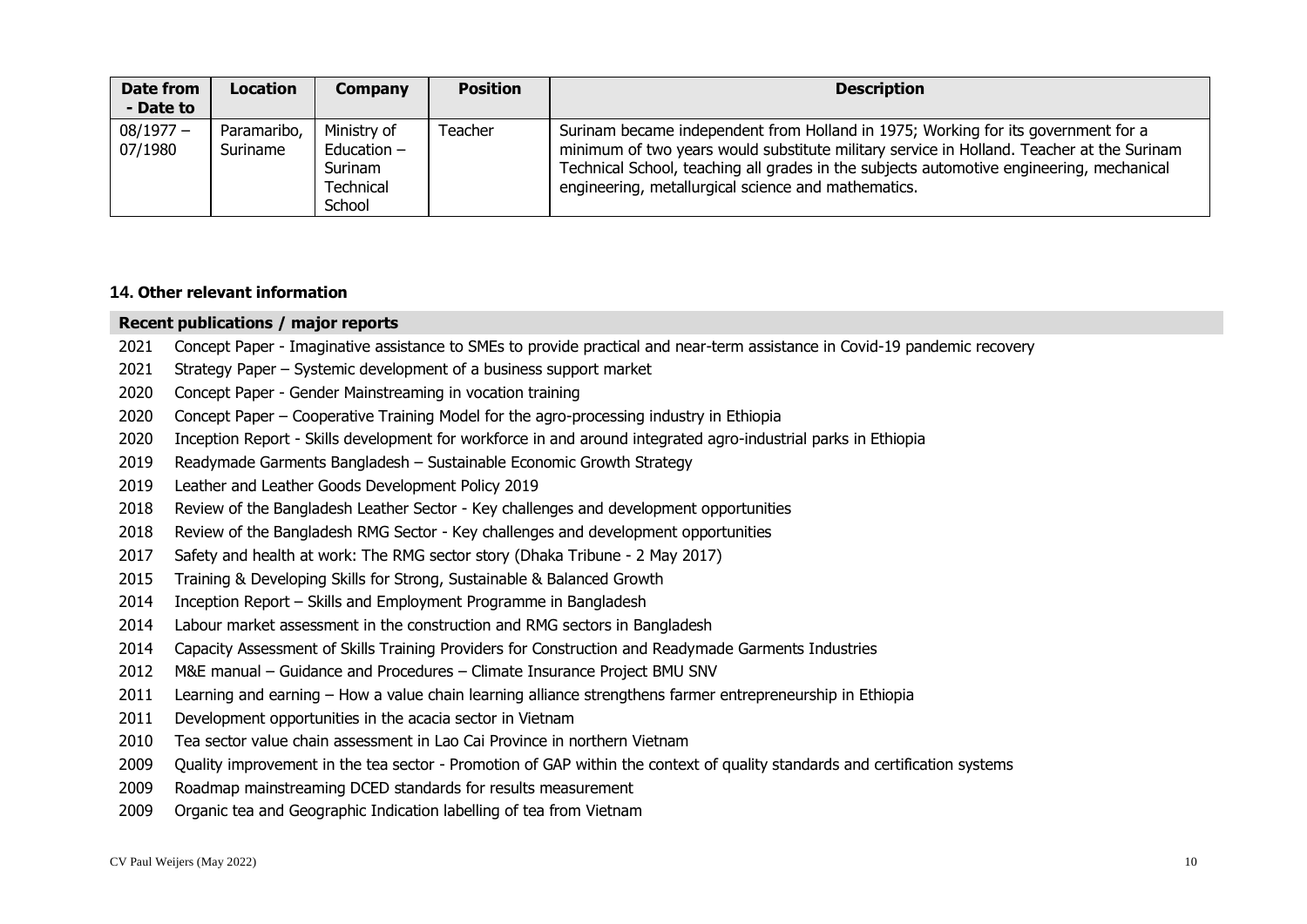- Assessment of the tea value chain in the northern regions of Vietnam
- Assessment of the tourism sector in Ghana
- Value chain assessment of the leather sector in Bangladesh
- Investment Potentials in the Sylhet Region in Bangladesh
- Value-chain and BDS market assessment of jute sector in Bangladesh
- The implementation and metamorphosis of the BDS concepts (GIZ)
- Census study of the leather sector in Bangladesh
- Value-chain cum BDS market assessment in the silk sector in Bangladesh
- Sub-sector assessment in brick manufacturing, Swisscontact/SDC-Vietnam
- BDS Market Assessment Case Study, Swisscontact-Vietnam
- Training Needs Assessment in the plastic sub-sector, Swisscontact-Vietnam
- Intervention design process, Swisscontact-Vietnam
- Performance Measurement Framework Case Study, Swisscontact-Philippines

## **Short-term missions and workshops conducted**

| 2020 | Project completion, virtual symposium and lessons learnt: Sustainable Economic Growth Strategy project for<br>the textile industry, GIZ, Bangladesh $-12$ days home-office based consultancy support | Dhaka - Bangladesh         |
|------|------------------------------------------------------------------------------------------------------------------------------------------------------------------------------------------------------|----------------------------|
| 2019 | Backstopping missions for supply chain development, quality assurance and results measurement systems -<br>two missions of 1 week (June and September 2019)                                          | Ho Chi Minh City - Vietnam |
| 2019 | Scoping mission for a proposed DFAT skills development project in the agriculture and tourism sectors $-1$<br>week                                                                                   | Dili, Timor-Leste          |
| 2019 | Facilitations of four validation and co-creation workshops and development of a results measurement<br>framework for PSD project $-10$ days in Macedonia                                             | Skopje, North-Macedonia    |
| 2018 | Sector assessment among five sectors (Sustainable agribusiness, adventure tourism, ICT, apparel, light<br>manufacturing) for shaping the second phase of an SDC project $-4$ weeks in Macedonia      | Skopje, North-Macedonia    |
| 2018 | Backstopping missions for results measurement systems - two missions of 1 week (April and August)                                                                                                    | Ho Chi Minh City - Vietnam |
| 2017 | Scoping mission for a DFID skills development project with focus on migrant workers $-1$ week                                                                                                        | Kathmandu - Nepal          |
| 2017 | Mentoring and coaching the development of results chains for WOO $-$ 3 day consultancy                                                                                                               | Ho Chi Minh City - Vietnam |
| 2016 | Gender mainstreaming in TVET, a 1-day training workshop focused on Sudokkho programme                                                                                                                | Dhaka - Bangladesh         |
| 2015 | Market System Development. 4-day training workshop for key staff and partners of Sudokkho                                                                                                            | Dhaka - Bangladesh         |
| 2015 | Keynote speaker and presentation of a paper with the tittle "Training & Developing Skills for Strong,<br>Sustainable & Balanced Growth" at the Bangladesh Apparel & Safety Expo, Chittagong"         | Chittagong - Bangladesh    |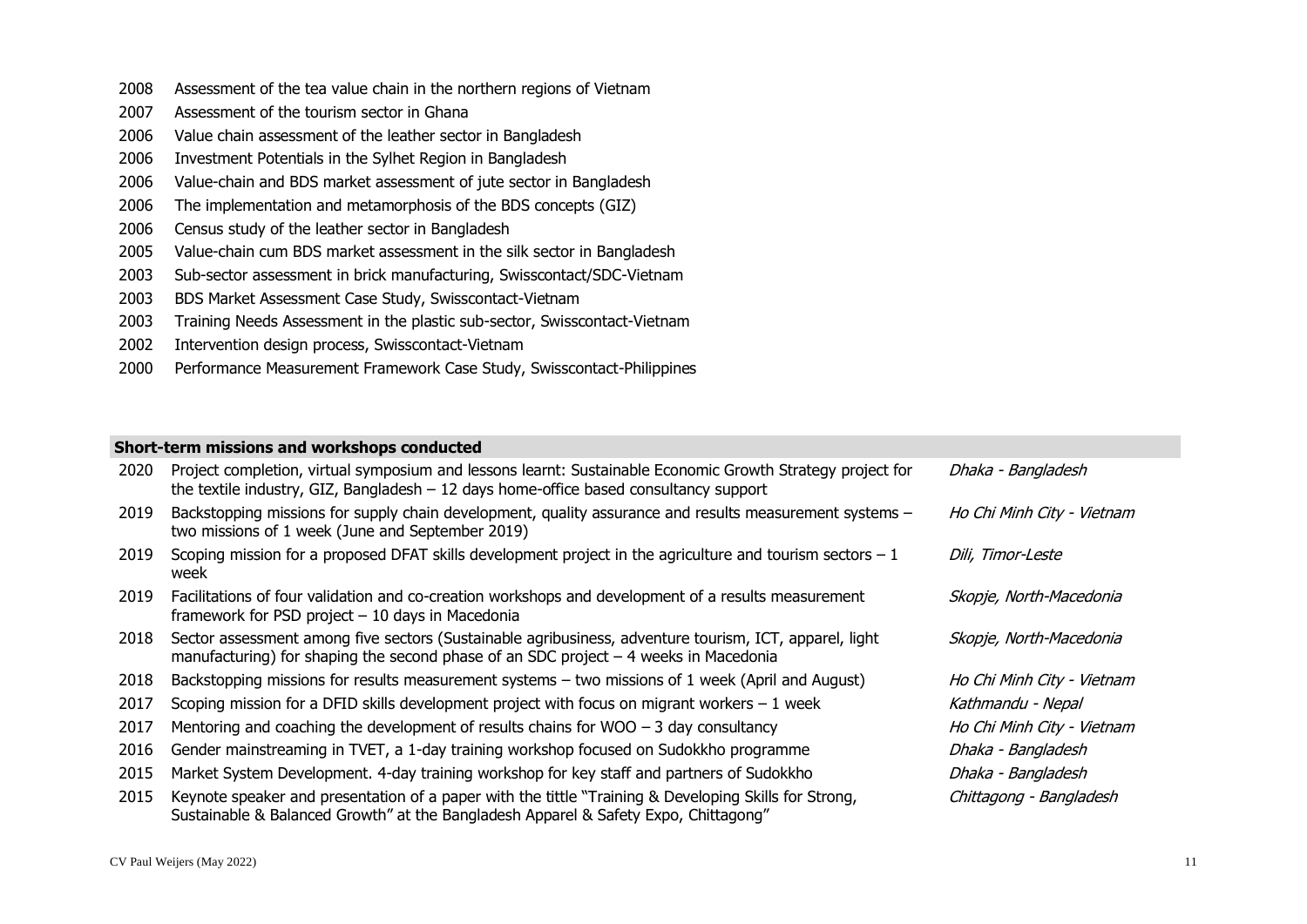| 2015 | Market Development in TVET Systems - Half day training to SEP-B project staff                                                                                                                                                                                                          | Dhaka - Bangladesh      |
|------|----------------------------------------------------------------------------------------------------------------------------------------------------------------------------------------------------------------------------------------------------------------------------------------|-------------------------|
| 2014 | Presentation and panellist on "urban livelihood" during a 2-day seminar organised by the Market<br>Development Forum, a network of approx. 25 development project in Bangladesh                                                                                                        | Dhaka - Bangladesh      |
| 2013 | Keynote speaker at the international Facilities Management seminar, with focus on skills development                                                                                                                                                                                   | Lagos - Nigeria         |
| 2012 | Introduction course on Results Measurement for senior staff of 9 different DFID funded projects and key-<br>staff of the DFID office in Lagos State                                                                                                                                    | Lagos - Nigeria         |
| 2012 | M4P training for all staff of the GEMS2 project in Nigeria. This one-day training included also introduction to<br>the DCED standard for results measurement and the principles of inclusive business                                                                                  | Lagos - Nigeria         |
| 2012 | Third M&E mission (1 week) to the Climate Change Adaptation project during which results chains, indicators<br>of change and measurement plans were reviewed and the M&E Handbook formulated                                                                                           | Hanoi - Vietnam         |
| 2012 | One-week consultancy assignment for the "Local Economic Development" programme of the ILO in Vietnam<br>relevant to the alignment with the DCED Standard for results measurement.                                                                                                      | Quang Nam - Vietnam     |
| 2011 | Second M&E mission (2 weeks) to the Climate Change Adaptation project during which the Monitoring and<br>Evaluation regulations and guidelines were developed, including al required building blocks. Stakeholders at<br>site were coached in its application                          | Nghe An - Vietnam       |
| 2011 | One-day introduction workshop in the DCED Standard for results measurement for a group of stakeholders<br>of Africa Juice, a passion fruit out-growers programme in Ethiopia                                                                                                           | Addis Ababa - Ethiopia  |
| 2011 | Formulation mission of a value-chain development component within a larger water resource management<br>programme (IPSWAM), financed by the Netherland Government. Assignment undertaken in behalf of SNV.<br>The mission included a one-week field visit to Dhaka and Jessore/Khulna. | Bangladesh              |
| 2011 | Development of Monitoring and Evaluation concept, including the establishment of results chains for a<br>Climate Change Adaptation project financed by BMU and SNV. This was a first mission (2 weeks) in a series<br>of five spread over 2.5 years                                    | Hanoi - Vietnam         |
| 2010 | Facilitated a five-day workshop on redesigning result chains in SNV's private sector development programme<br>in Bhutan, focusing on 1) potatoes, 2) NTFP, and 3) water & sanitation                                                                                                   | Thimphu - Bhutan        |
| 2010 | Co-facilitated a one-day experiences sharing workshop as part of a one-week advance training in the DCED<br><b>Standards</b>                                                                                                                                                           | Kuala Lumpur - Malaysia |
| 2010 | Conducted in behalf of the DCED a 3-day training seminar on the DCED Standard for programme<br>representatives from all over East Africa                                                                                                                                               | Nairobi - Kenya         |
| 2010 | Facilitated a 2-day workshop on applying the approach of the DCED Standard within the Climate Change<br>programme of SNV Vietnam, with emphasis on REDD                                                                                                                                | Hanoi - Vietnam         |
| 2010 | Conducted a three-day training in the application of the DCED standards for impact measurement for 22 SNV<br>employees from 5 different countries in Asia plus head office staff. Followed by a 1-day internal audit on<br>corporate standards for "management for results"            | Siem Reap - Cambodia    |
| 2010 | Facilitated a four-day workshop on redesigning result chains in SNV's private sector development programme<br>in Cambodia, focusing on 1) tea, 2) vegetable seed, and 3) tourism destination development                                                                               | Kathmandu - Nepal       |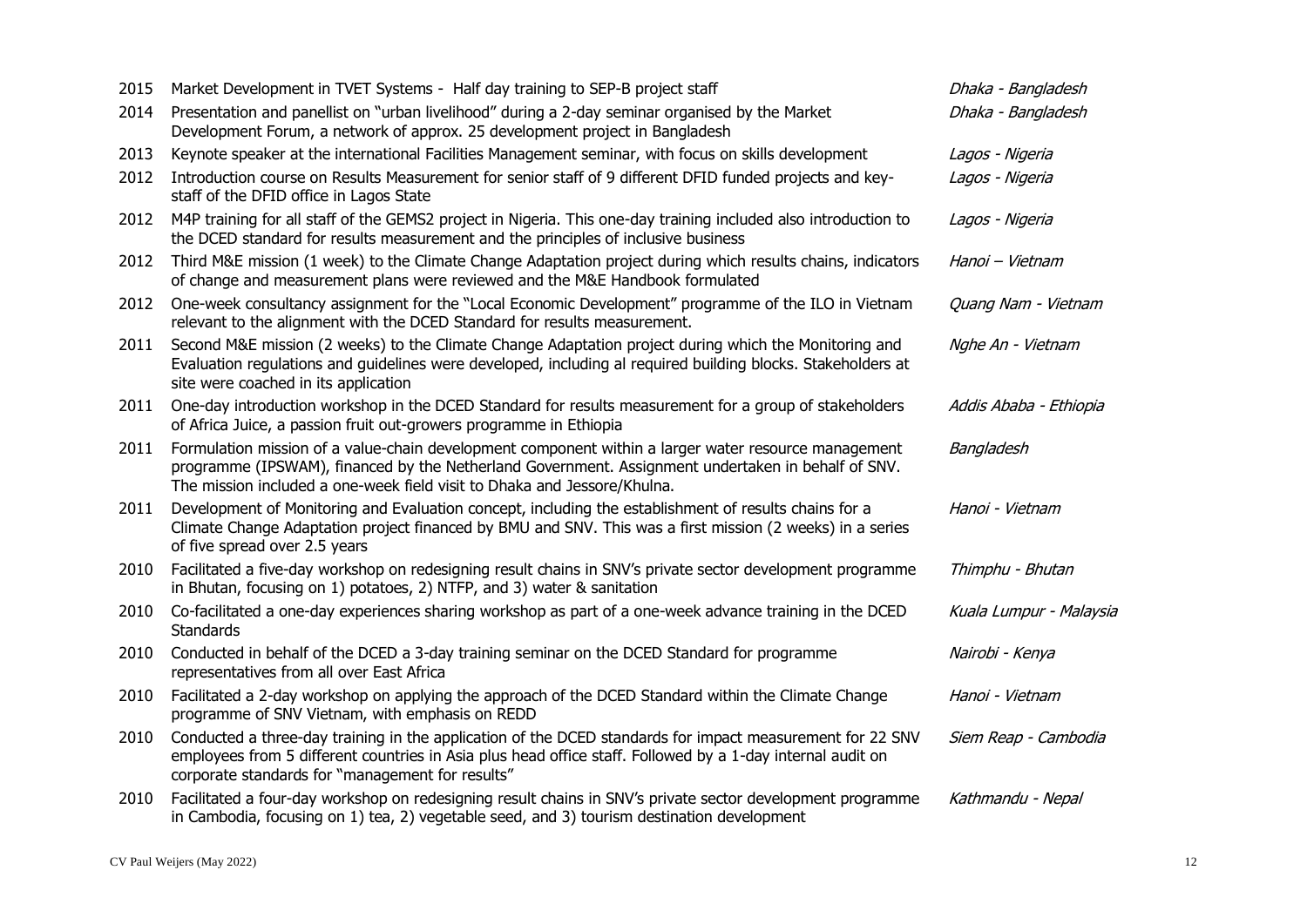| 2010 | Facilitated a four-day workshop on redesigning result chains in SNV's private sector development programme<br>in Cambodia, focusing on 1) vegetables, and 2) tourism destination development                                     | Phnom Penh - Cambodia      |
|------|----------------------------------------------------------------------------------------------------------------------------------------------------------------------------------------------------------------------------------|----------------------------|
| 2010 | Conducted a two-day training on enterprise information services for a range of national stakeholders in the<br>tea- and cardamom sectors                                                                                         | Lai Chau - Vietnam         |
| 2010 | Facilitated a four-day workshop on redesigning result chains in SNV's private sector development programme<br>in Laos, focusing on 1) rice, 2) bamboo, 3) fodder maize, and 4) community based tourism                           | Vientiane - Laos           |
| 2010 | Facilitated a two-day workshop on redesigning result chains in SNV's tourism programme in Vietnam,<br>focusing on 1) Northern Highlands Trail, and 2) Responsible Tourism                                                        | Hanoi - Vietnam            |
| 2009 | Facilitation of a multi-stakeholders workshop for inclusive business in Vietnam, attended by 60 participants<br>from private sector, government, civil society and development partners                                          | Hanoi - Vietnam            |
| 2008 | Fact-finding mission for the cardamom and green tea value-chains in the Northwest Region of Vietnam,<br>including a series of multi-stakeholder workshops                                                                        | Northwest Region - Vietnam |
| 2007 | Conducted a one-day introduction workshop on best practices in value-chain development, attended by<br>project staff and other interested parties                                                                                | Accra - Ghana              |
| 2007 | Conducted a one-day BDS-introduction course for the entire project staff of SPEED (financial business<br>development services)                                                                                                   | Accra - Ghana              |
| 2006 | Participated in a three-day strategic planning workshop of GIZ in Bangladesh, attended by 25 participants<br>from Bangladesh and Germany                                                                                         | Dhaka - Bangladesh         |
| 2005 | Cooperation assessment workshop between GIZ and Swisscontact                                                                                                                                                                     | Germany                    |
| 2005 | Conducted a one-day value-chain sensitization seminar in Bangladesh, attended by 160 participants from all<br>major stake-holders                                                                                                | Dhaka - Bangladesh         |
| 2005 | Participated in the "BDS task force" of GIZ, with the assignment to formulate GIZ's expertise and<br>experiences in BDS market development                                                                                       | Manila and Bangkok         |
| 2003 | Presenter at an Export Promotion Seminar in cooperation with the ITPC (Investment and Trade Promotion<br>Center), attended by approx 80 plastic manufacturing SMEs                                                               | Ho Chi Minh City - Vietnam |
| 2003 | Presenter of BDS-concepts and lessons learned at an SNV-organized international seminar on SME promotion                                                                                                                         | Hanoi - Vietnam            |
| 2003 | Swisscontact Asia Seminar (SAS-2003). Participants from Swisscontact projects in Asia, Africa and Eastern-<br>Europe. Elaborated on several aspects of SME promotion, including BDS, SRB, PMF and PPP                            | Colombo - Sri Lanka        |
| 2002 | Swisscontact Project Managers seminar, attended by approx. 40 Swisscontact project managers and head<br>office staff. Future policies and actions on subjects relevant to Swisscontact's programme were discussed<br>and decided | Wislikofen - Switzerland   |
| 2002 | Project concept formulation mission for an SME promotion project in the brick manufacturing sub-sector on<br>the request of the SDC coordination office in Hanoi                                                                 | Nam Dinh - Vietnam         |
| 2001 | Swisscontact Asia Seminar (SAS-2001). Participants from Swisscontact projects in Asia, Africa and Eastern-<br>Europe elaborated on BDS-policies                                                                                  | Kathmandu - Nepal          |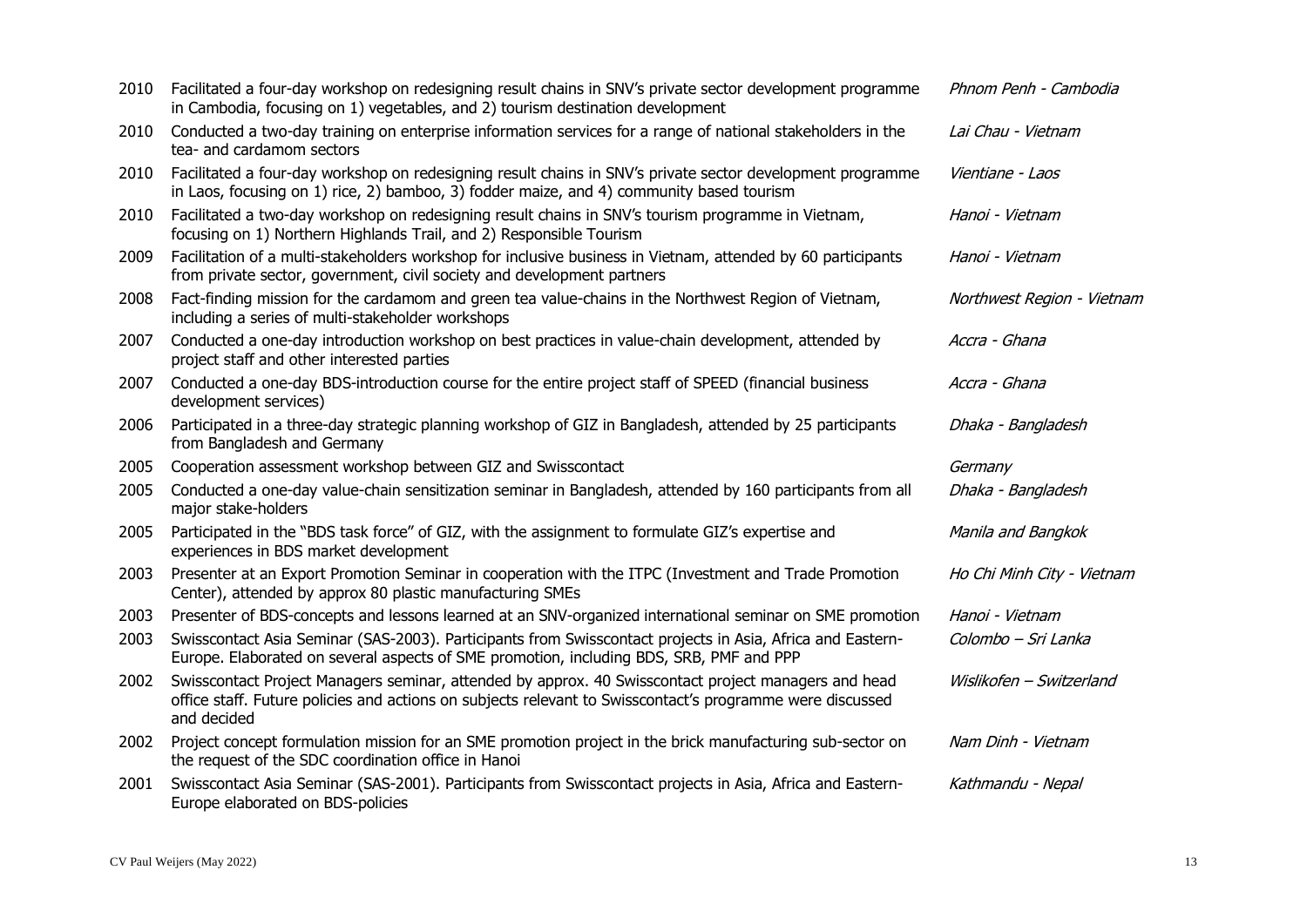| 2000 | Project preparation mission for the new SME promotion project of Swisscontact in Vietnam                                                                                                                                               | Vietnam                     |
|------|----------------------------------------------------------------------------------------------------------------------------------------------------------------------------------------------------------------------------------------|-----------------------------|
| 2000 | Participated and presented a paper on Performance Measurement Framework in a 10-day international<br>writeshop called "Microenterprise Development Best Practices"                                                                     | <b>IIRR - Philippines</b>   |
| 2000 | Fact-finding mission for an SME promotion project in Laos. Two weeks data gathering from private and<br>public sector, along with a field-assessment of the factual situation                                                          | Laos                        |
| 2000 | Swisscontact Asia Seminar (SAS-2000) in which the four policies of Swisscontact in SME promotion, VET,<br>Financial Services and Urban Environment were elaborated                                                                     | Bali - Indonesia            |
| 2000 | Fact-finding mission for an SME promotion project in Vietnam. A two-weeks mission similar to the one in<br>Laos as described here above                                                                                                | Vietnam                     |
| 1999 | Swisscontact Project Leaders seminar, a 3-yearly interaction between Swisscontact's worldwide<br>representatives as well as head office staff                                                                                          | Ittingen - Switzerland      |
| 1999 | Southeast Asian regional coordination seminar. In cooperation with the Swisscontact programmes in Sri-<br>Lanka and Indonesia developed a programme on the promotion of ozone-friendly hydrocarbon refrigerants<br>for the Philippines | Jakarta - Indonesia         |
| 1998 | INGO-Forum Gender Balance Seminar. In cooperation with three other International NGOs, organized and<br>participated in a 4-day seminar on gender balance policies                                                                     | Silang - Philippines        |
| 1998 | Swisscontact Asia Seminar (SAS-98). Participated in this internal Swisscontact seminar on policy<br>development for its SME-promotion and TEVT programmes                                                                              | Murree - Pakistan           |
| 1998 | Gender sensitivity and awareness seminar for projects in SME promotion                                                                                                                                                                 | Baguio - Philippines        |
| 1997 | Formulation workshop for a project on micro and small scale enterprise promotion through self-help<br>organizations in Rajasthan. Participated as a subject expert at the invitation of SDC, the donor of the<br>proposed project      | Jaipur - India              |
| 1997 | Swisscontact Asia Seminar (SAS-97). Organization of and participation in this first of its kind seminar for<br>policy development and exchange of experiences attended by 30 Swisscontact participants                                 | Puerto Galera - Philippines |
| 1996 | Swisscontact Project Leaders seminar, a 3-yearly interaction between Swisscontact's worldwide<br>representatives as well as head office staff                                                                                          | Wislikofen - Switzerland    |
| 1995 | Technical Education and Vocation Training, Asia-seminar, attended by Swisscontact representatives of Asia<br>and Switzerland                                                                                                           | Kathmandu - Nepal           |
| 1994 | As team leader participated in an inception mission of a project that would establish a training institute for<br>the fertilizer industry in Bangladesh. The project had a value of approx. US\$ 5 million, financed by DGIS           | Ghorasal - Bangladesh       |
| 1993 | Project identification mission for an SME promotion project in Sri Lanka, on behalf of Gemco Industrial<br>Development                                                                                                                 | Colombo - Sri Lanka         |
| 1991 | Investment Promotion Conference, by the Government of Pakistan                                                                                                                                                                         | Islamabad - Pakistan        |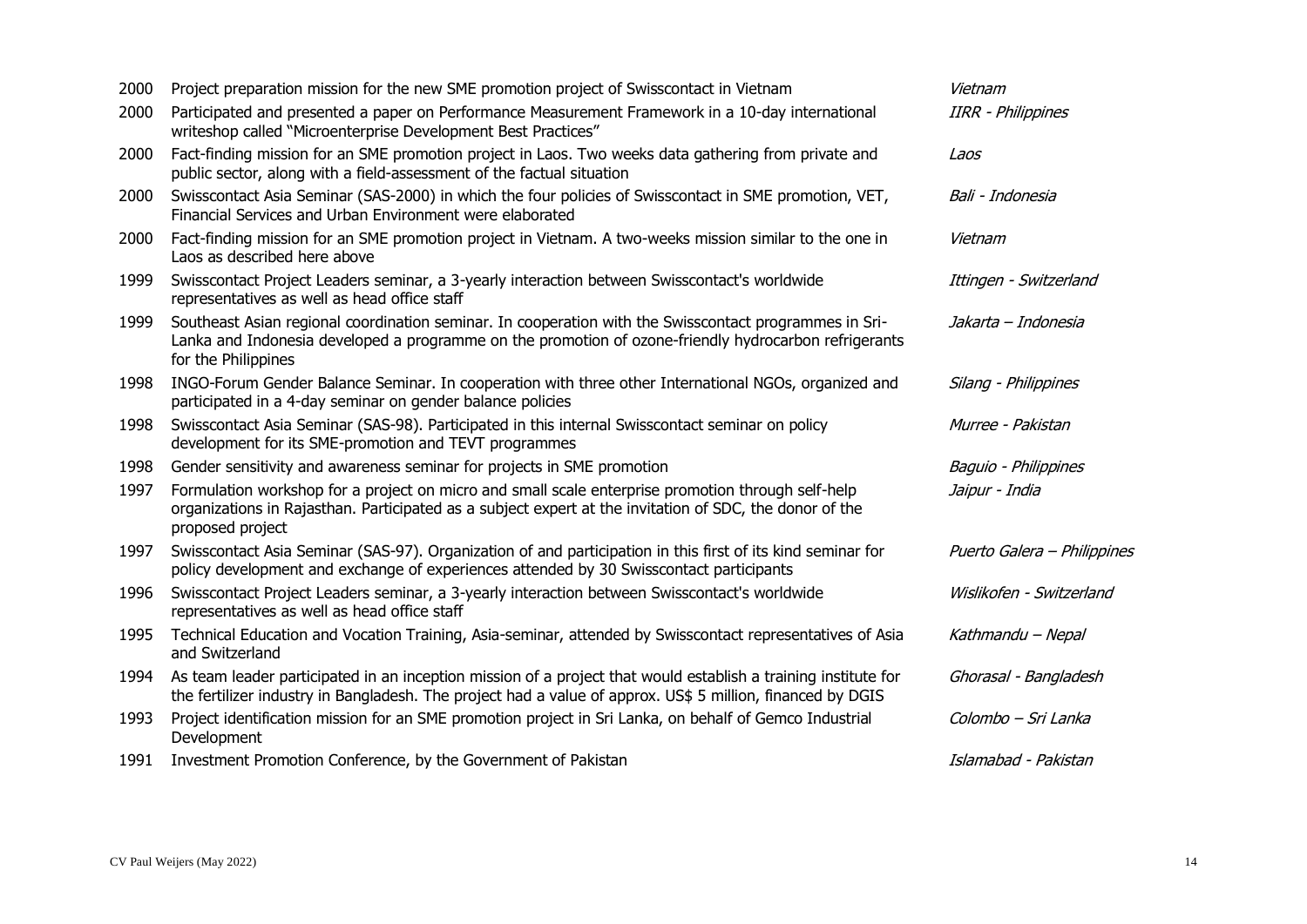| Trainings, seminars and conferences attended |                                                                                                                                                                                                                                           |                          |  |
|----------------------------------------------|-------------------------------------------------------------------------------------------------------------------------------------------------------------------------------------------------------------------------------------------|--------------------------|--|
| 2022                                         | Learning Dojo, Leadership Track - Create stronger, healthier organizational cultures that support effective<br>collaborating, learning, and adapting (CLA) practices                                                                      | Hanoi - Vietnam          |  |
| 2021                                         | Co-facilitator - Supporting small and medium enterprises in adapting to the new normal                                                                                                                                                    | Hanoi - Vietnam          |  |
| 2020                                         | Private Sector Development global-exchange Team Leaders' workshop by GFA                                                                                                                                                                  | Hamburg - Germany        |  |
| 2019                                         | Bangladesh Leather Footwear & Leathergoods International Sourcing Show 2019 (BLLISS) - Facilitation<br>breakout session "Sustainability Reporting - A Driver for Economic Growth?                                                         | Dhaka - Bangladesh       |  |
| 2018                                         | Sustainable Business Summit 2018 - Organised by Bloomberg. Global trends and initiatives on<br>environmental issues in industry                                                                                                           | Amsterdam - Netherlands  |  |
| 2017                                         | Panellist at the AidEx 2017 Conference (19-20 July) on the topic "Private Sector Development for<br>Advancement in Bangladesh"                                                                                                            | Dhaka - Bangladesh       |  |
| 2017                                         | Panellist at the BGMEA Job Fair - Topic "innovative approach in sector-wide industry-based training".                                                                                                                                     | Dhaka - Bangladesh       |  |
| 2016                                         | DCED global seminar on results measurement, a 3-day seminar on international best practices                                                                                                                                               | Bangkok - Thailand       |  |
| 2015                                         | Best practices in Private Sector Development - GRM international learning                                                                                                                                                                 | Dubai - UAE              |  |
| 2014                                         | Panellist on TVET at the 3rd Global Social Responsibility Conference organised by the BGCCI (Bangladesh –<br>German Changer of Commerce and Industry)                                                                                     | Dhaka - Bangladesh       |  |
| 2014                                         | Key Issues in skills assessment practices in Bangladesh - Problems and way out - British Council and<br>National Skills Development Council                                                                                               | Dhaka - Bangladesh       |  |
| 2014                                         | DCED global seminar on results measurement, a 3-day seminar on international best practices                                                                                                                                               | Bangkok - Thailand       |  |
| 2013                                         | Ministerial seminar "housing scheme for the Federating of Urban Poor - FEDUP"                                                                                                                                                             | Abuja – Nigeria          |  |
| 2012                                         | Presidential Retreat for Affordable Housing in Nigeria                                                                                                                                                                                    | Abuja – Nigeria          |  |
| 2012                                         | Public-Private Dialogue towards PPPs for affordable housing schemes in Lagos State                                                                                                                                                        | Lagos - Nigeria          |  |
| 2012                                         | One-day conference relevant to the official launch of the Modern Apprenticeship Training Programme                                                                                                                                        | Lagos - Nigeria          |  |
| 2011                                         | Launching workshop of the "World Investment Report 2011" by UNCTAD and shared key information<br>through the Agri-ProFocus platform                                                                                                       | Addis Ababa- Ethiopia    |  |
| 2011                                         | Agri-ProFocus core group meeting, a three-day conference attended by representatives from nine African<br>countries plus two knowledge institutes from the Netherlands - University Wageningen and the Royal<br><b>Tropical Institute</b> | Beekbergen - Netherlands |  |
| 2011                                         | Seminar on business in Ethiopia organized by the European Union                                                                                                                                                                           | Addis Ababa - Ethiopia   |  |
| 2011                                         | Two-day conference on experiences in value chain development in Ethiopia, organized by the Netherlands<br>Embassy in cooperation with SNV                                                                                                 | Addis Ababa - Ethiopia   |  |
| 2011                                         | Half-day workshop on climate smart agriculture, integrating climate change adaptation and mitigation and<br>food security in traditional agricultural projects, conducted by SNV/BMU staff                                                | Hanoi - Vietnam          |  |
| 2010                                         | One-week advanced training on the DCED Standard for results measurement organized by the DCED                                                                                                                                             | Kuala Lumpur - Malaysia  |  |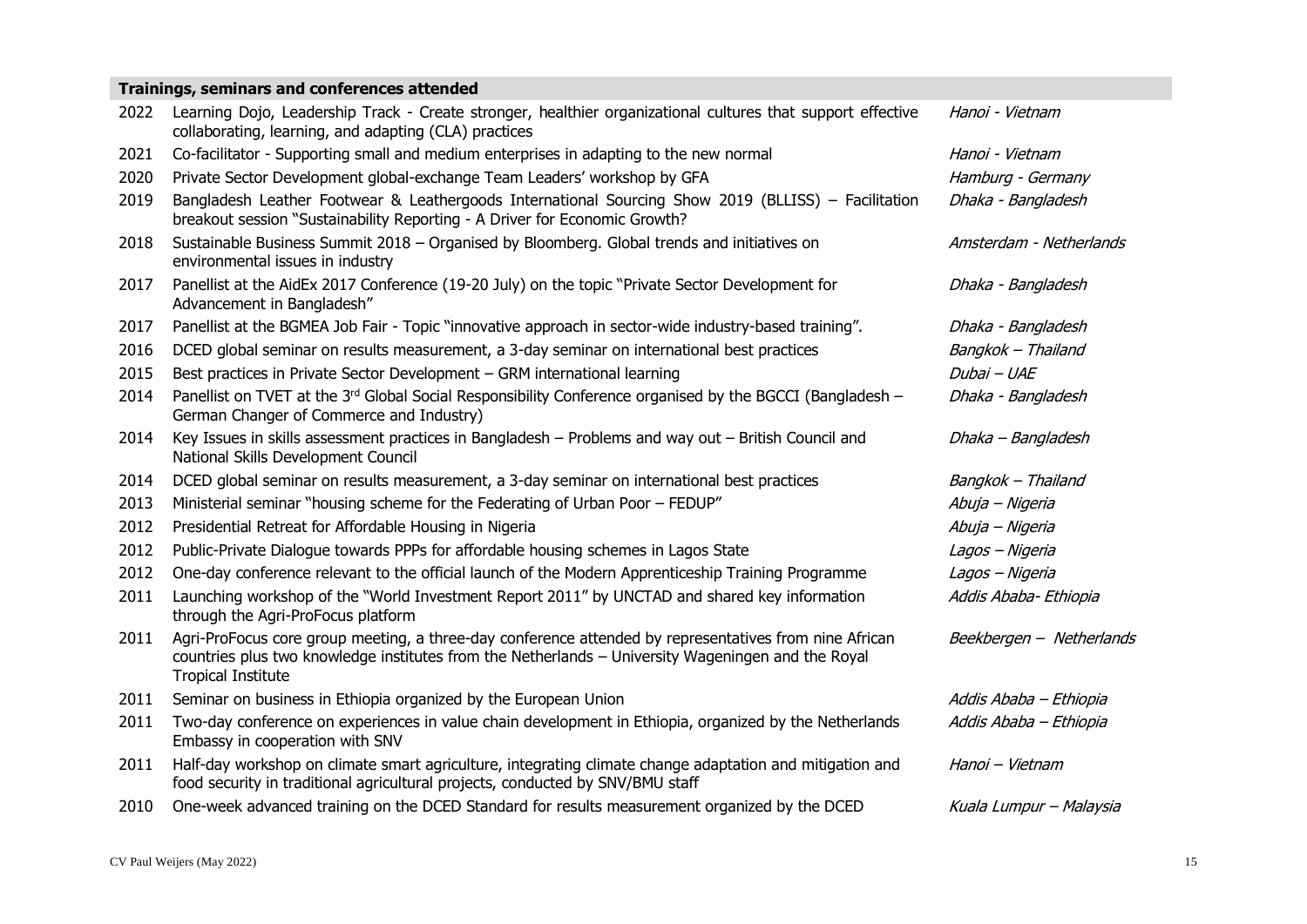| 2010 | One-day international seminar on "Quality of Vietnamese tea in the world market" organized by the Vietnam<br><b>Tea Association</b>                                                                                                                                    | Hanoi - Vietnam        |
|------|------------------------------------------------------------------------------------------------------------------------------------------------------------------------------------------------------------------------------------------------------------------------|------------------------|
| 2010 | Two-day visioning workshop of SNV Vietnam towards market orientation of development cooperation                                                                                                                                                                        | Hanoi - Vietnam        |
| 2009 | Two-day international conference on "Investment and trade promotion for Vietnam tea" attended by over<br>200 people from among Asia                                                                                                                                    | Hanoi - Vietnam        |
| 2009 | One-day seminar on "Working with Agribusiness for Pro-poor Innovation" in which all major stakeholders in<br>agribusiness in Vietnam attended                                                                                                                          | Hanoi - Vietnam        |
| 2009 | One-week training workshop on the DCED standard for results measurement in private sector development,<br>including auditors training                                                                                                                                  | Chiang Mai - Thailand  |
| 2009 | Two-day regional workshop "Private Sector Development in Asia" with focus on updating stakeholders on<br>supporting business environment reforms                                                                                                                       | Phnom Penh - Cambodia  |
| 2008 | Three-day international seminar organized by the UNWTO on Tourism and Handicrafts with the title "Two<br>sectors to contribute to poverty reduction and economic development in Africa"                                                                                | Accra - Ghana          |
| 2008 | Public-Private Partnership Forum seminar, organized by JICA and attended by over 100 main stakeholders in<br>the tourism sector in Ghana                                                                                                                               | Accra-Ghana            |
| 2007 | Africa Consultative Conference - Donor Committee for Enterprise Development. Creating a better business<br>environment for enterprise development                                                                                                                      | Accra - Ghana          |
| 2007 | Sector Coordination Seminar of GIZ's Economic Development department. A 3-days seminar attended by<br>180 participants from the German development cooperation                                                                                                         | Bonn - Germany         |
| 2007 | Sector-Network on Private Sector Development in Africa, organized by GIZ and attended by approx. 50<br>representatives                                                                                                                                                 | Addis Ababa - Ethiopia |
| 2006 | Sector-Network Vocational Training seminar of GIZ projects in Asia that were engaged in skills development<br>programmes                                                                                                                                               | Bangkok - Thailand     |
| 2006 | Gender balance policies in development cooperation, organized by GIZ                                                                                                                                                                                                   | Dhaka - Bangladesh     |
| 2006 | PSD-Network (Private Sector Development) seminar of GIZ projects in Asia that were engaged in SME<br>promotion. Focus on Enabling Environment                                                                                                                          | Bangkok - Thailand     |
| 2005 | Nordic+, a one-day seminar on implementation of procurement procedures in development cooperation,<br>with emphasis on Bangladesh                                                                                                                                      | Dhaka - Bangladesh     |
| 2005 | PSD-Network (Private Sector Development) seminar of GIZ projects in Asia that were engaged in SME<br>promotion. Focus on Enabling Environment                                                                                                                          | Phuket - Thailand      |
| 2005 | Two different seminars among 11 participating countries in the GIZ/AVE global programme on the<br>promotion of social standards in exporting industries, specifically the ready-made garment industry.<br>Exchange of experiences and identification of best-practices | Bangkok - Thailand     |
| 2004 | PSD-Network (Private Sector Development) seminar of GIZ projects in Asia that were engaged in SME<br>promotion. Exchange on the subjects Enabling Environment, Value-chain development, and Local- and<br>Regional Economic Development                                | Manila - Philippines   |